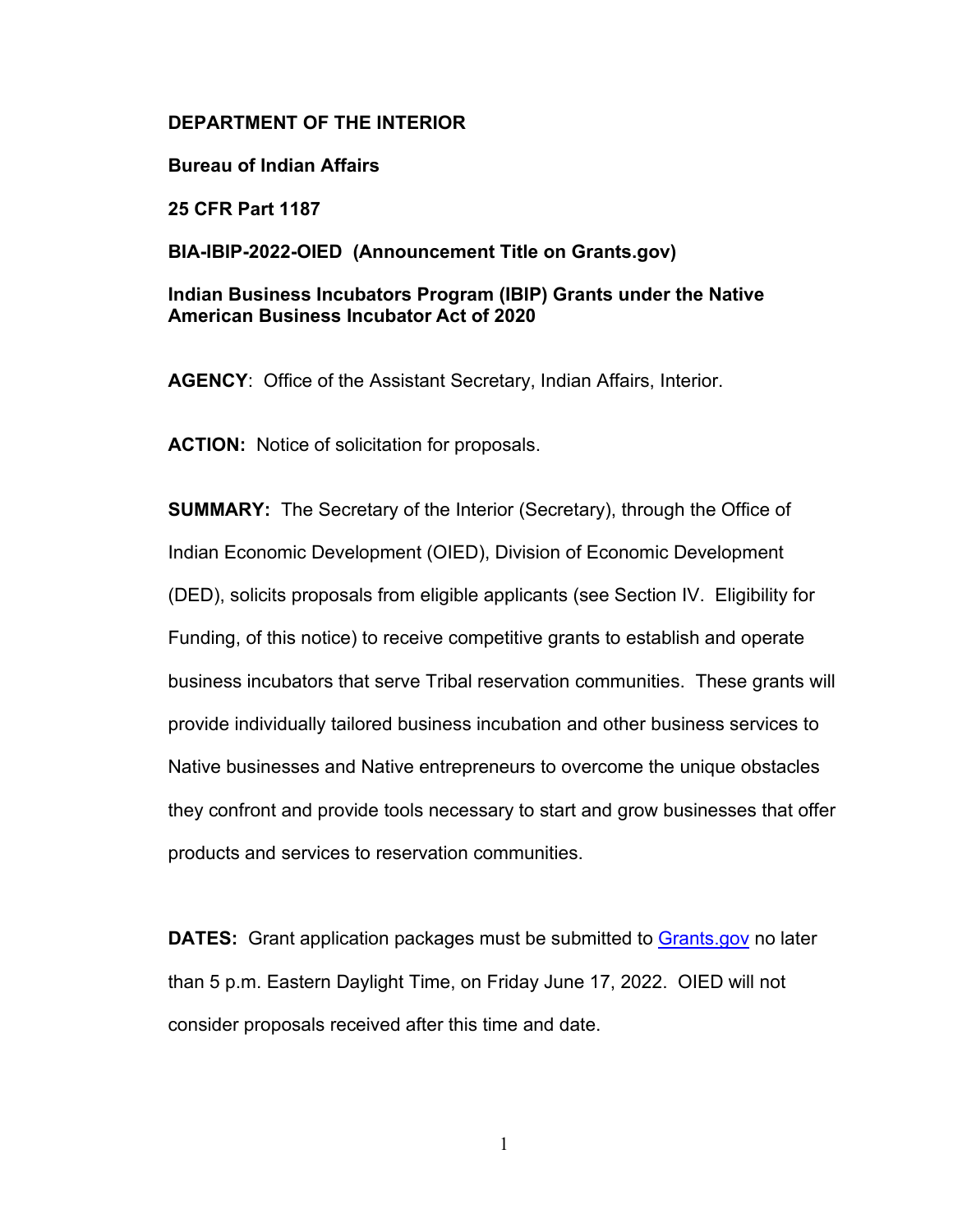**ADDRESSES:** The required method of submitting proposals is through [Grants.gov.](http://www.grants.gov/) For information on how to apply for grants in Grants.gov, see the instructions at

[https://www.grants.gov/help/html/help/Applicants/HowToApplyForGrants.htm.](https://www.grants.gov/help/html/help/Applicants/HowToApplyForGrants.htm) Proposals must be submitted to Grants.gov by the deadline established in the **DATES** section of this notice.

**FOR FURTHER INFORMATION CONTACT:** Mr. Dennis Wilson, Grant

Management Specialist, OIED, telephone: (505) 917-3235; e-mail:

[dennis.wilson@bia.gov.](mailto:dennis.wilson@bia.gov) If you have questions regarding the application process,

please contact Ms. Jo Ann Metcalfe, Grant Officer, telephone (410) 703-3390;

email [jo.metcalfe@bia.gov.](mailto:jo.metcalfe@bia.gov) Individuals in the United States who are deaf,

deafblind, hard of hearing, or have a speech disability may dial 711 (TTY, TDD,

or TeleBraille) to access telecommunications relay services. Additional Program

information can be found at [https://www.bia.gov/service/grants/ibip.](https://www.bia.gov/service/grants/ibip)

# **SUPPLEMENTARY INFORMATION:**

- I. General Information
- II. Number of Projects Funded
- III. Background
- IV. Eligibility for Funding
- V. Requirements for an IBIP Proposal<br>VI. Required Non-Federal Contributions
- **Required Non-Federal Contributions**
- VII. Applicant Procurement Procedures
- VIII. Limitations
- IX. IBIP Application Guidance
- X. Mandatory Components
- XI. Incomplete Applications
- XII. Review and Selection Process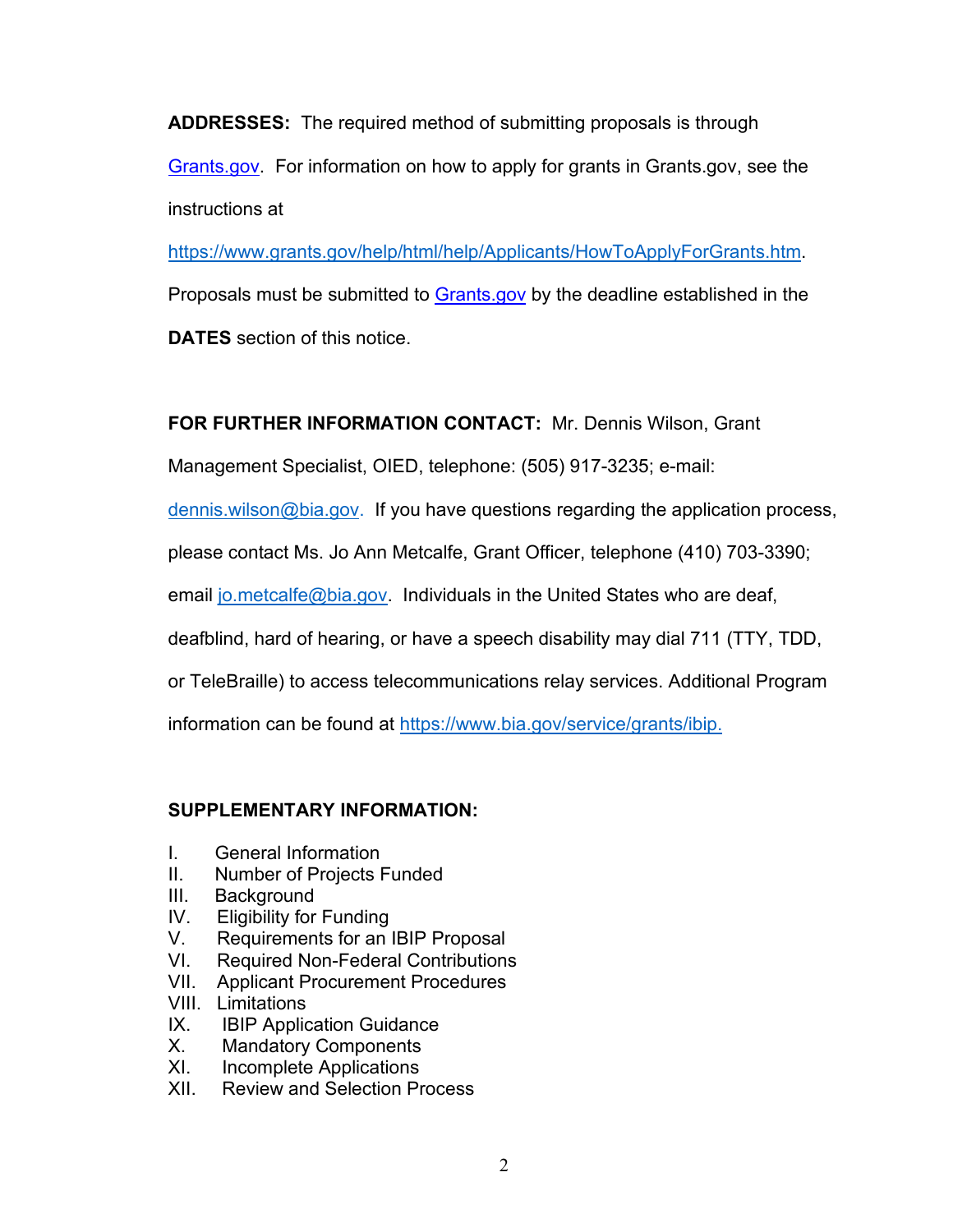- XIII. Evaluation Criteria
- XIV. Transfer of Funds
- XV. Reporting Requirements for Award Recipients
- XVI. Conflicts of Interest
- XVII. Questions and Requests for OIED Assistance
- XVIII. Paperwork Reduction Act
- XVIII. Authority

# **I. General Information.**

Award Ceiling: \$300,000 annually

Award Floor: \$100,000 annually

CFDA Number: 15.032

Cost Sharing or Matching Requirement: Yes

Number of Awards: 10 – 15

Category: Business Incubator Services

Length of Project Periods:

Length of Project Period: Thirty-six (36) month project period with three 12-

month budget periods, including an option for an additional three 12-month budget periods.

**II. Number of Projects Funded**. OIED anticipates award of approximately 10 to 15 grants under this announcement ranging in value from approximately \$100,000 annually to \$300,000 annually. IBIP awards will remain active for a three-year period of performance. OIED will use a competitive evaluation process for awarding based on criteria described in the Review and Selection Process section (see Section XII. Review and Selection Process, of this notice).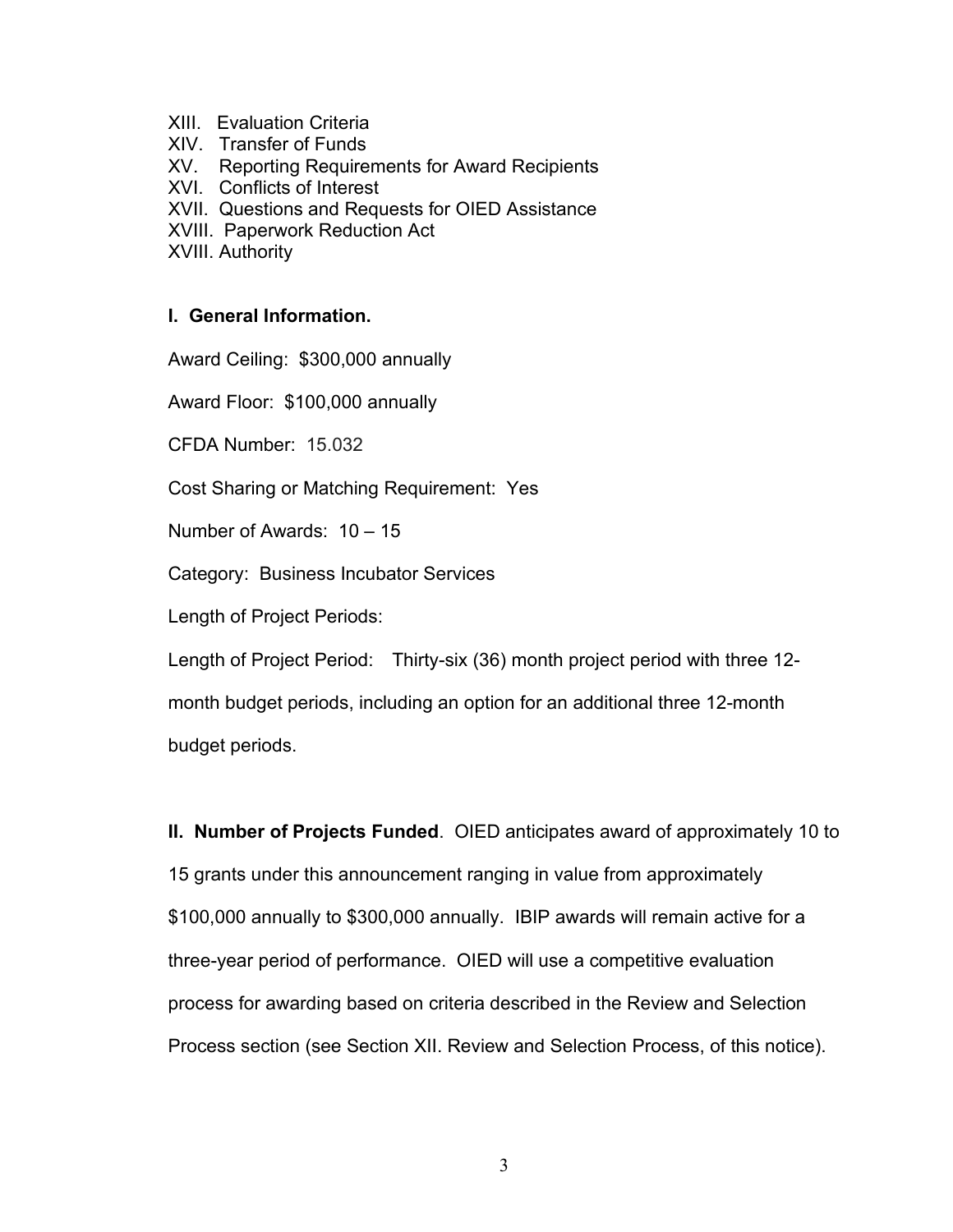**III. Background**. On October 20, 2020, Congress enacted the Native American Business Incubators Program Act, Pub. L. 116-174, codified at 25 U.S.C. 5801 *et seq.* In the Act, Congress established the Native American Business Incubators Program and required the Secretary of the Interior to promulgate regulations to implement the program. *See* 25 U.S.C. 5804.

The Office of the Assistant Secretary – Indian Affairs, through OIED, is soliciting proposals from eligible entities (as outlined in section IV of this notice) for grant funding to establish Indian Business Incubators to serve entrepreneurs with start-up and early-stage businesses who will provide products or services to Tribal reservation communities. The Indian Business Incubator will deliver a range of business services such as: mentorships, networking, technical assistance, and access to investors. Further, Indian Business Incubators will promote collaboration, address challenges, and provide individually tailored services to overcome the obstacles that are unique to each participating business.

The OIED, previously referred to as the Office of Indian Energy and Economic Development (IEED), will administer this grant program through the DED funded under a non-recurring appropriation budget. Congress appropriates funds on a year-to-year basis. Thus, while IBIP projects may extend over several years, funding for successive years beyond the original period of performance depends on each fiscal year's appropriations.

The projects awarded are expected to be for a project period of 36 months, with an option of an additional 36 months. The initial grant award will be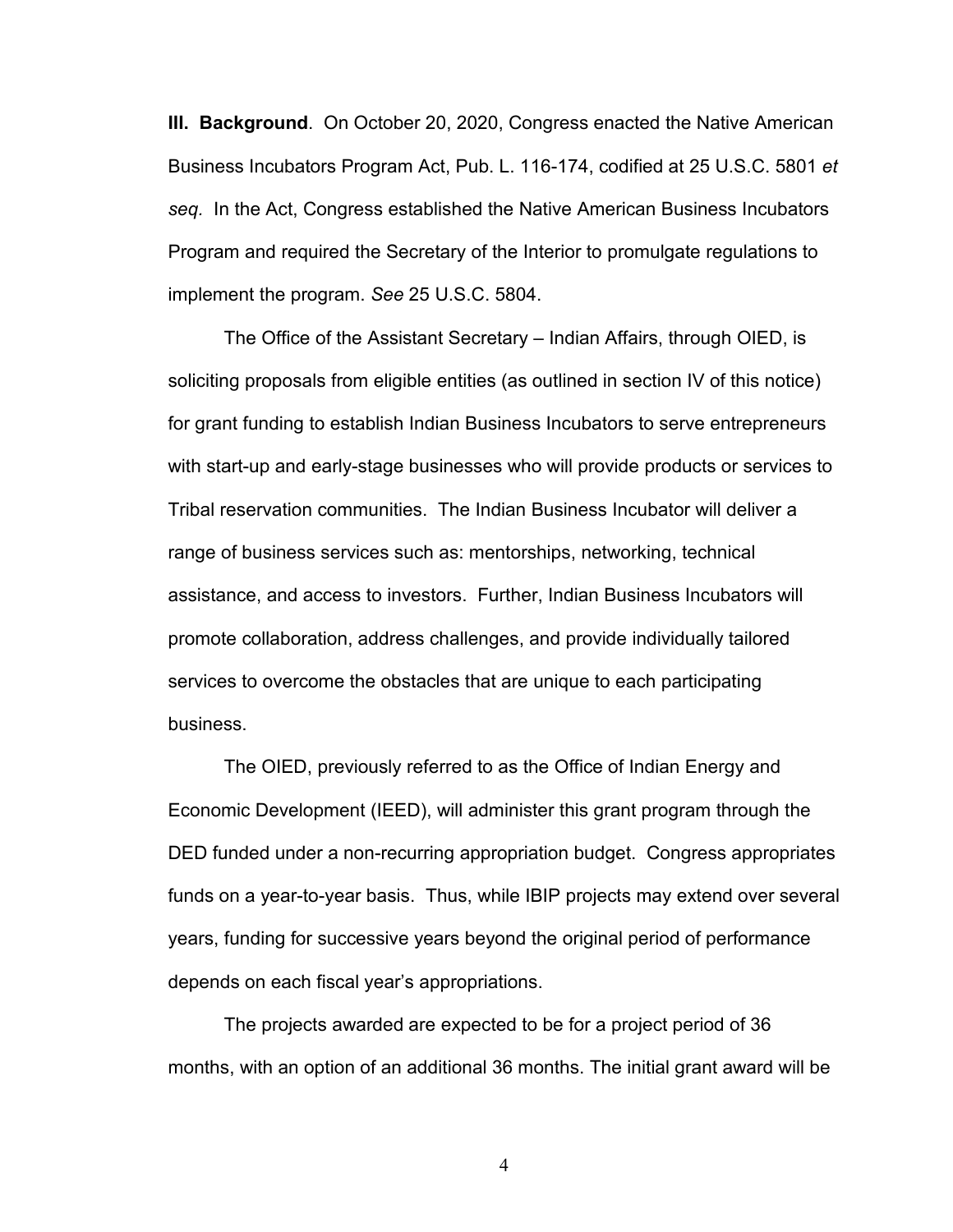for a 12-month budget period. The award continuation beyond each 12-month budget period will be subject to the availability of funds, satisfactory progress on the part of each recipient, and a determination that continued funding would be in the best interest of the Federal government. Neither the Department of the Interior (DOI) nor Indian Affairs will be held responsible for proposal or application preparation costs. Publication of this solicitation does not obligate DOI or Indian Affairs to award any specific grant or to obligate all or any part of available funds.

**IV. Eligibility for Funding**: The Secretary, through the OIED, will solicit proposals for an IBIP grant from eligible entities that are able to provide the physical workspace, equipment, and connectivity necessary for Native businesses and Native entrepreneurs to collaborate and conduct business on a local, regional, national, and international level:

- The following are eligible entities (2 CFR 1187.3):
	- o An Indian Tribe;
		- Federally recognized Tribes are eligible as listed as *Indian Entities Recognized by and Eligible to Receive Services from the United States Bureau of Indian Affairs* at 87 FR 4636 (January 28, 2022) or Tribal Organizations. Indian Tribes are referred to using the term "Tribe" throughout this notice. Tribal Organization is defined by 25 U.S.C. 5304(*l*). While federally recognized Tribes or Tribal Organizations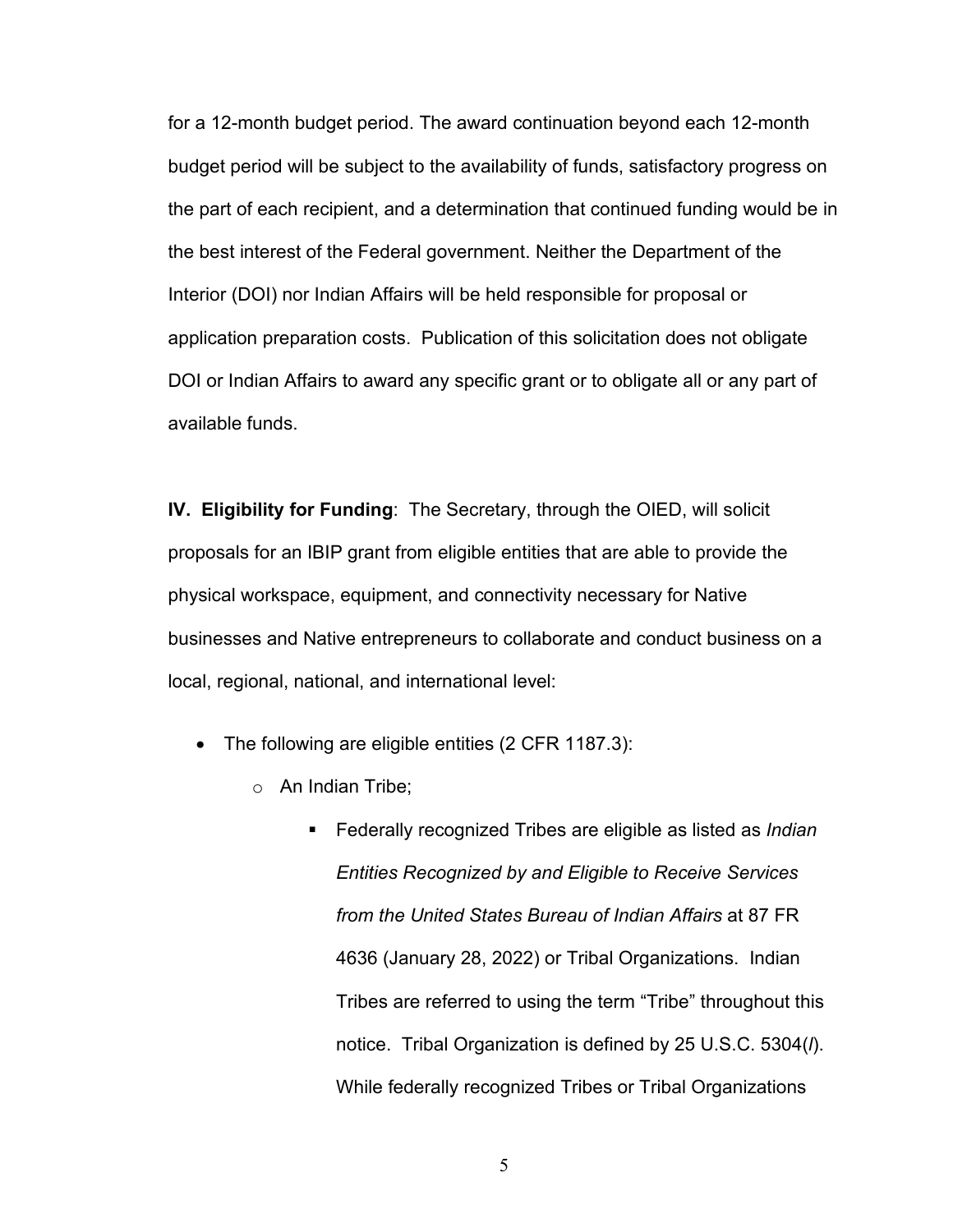may apply for IBIP grants, grantees may select or retain forprofit or non-profit Tribal Organizations to perform a grant's scope of work to receive IBIP grants.

- o Tribal College or University that will have been operational for not less than one year before receiving a grant under the IBIP;
	- Qualifies for funding under the Tribally Controlled Colleges and Universities Assistance Act of 1978 (25 U.S.C. 1801 *et seq.*) and implementing regulations at 25 CFR part 41, or the Navajo Community College Act (25 U.S.C. 640a note); or
	- Is cited in section 532 of the Equity in Educational Land-Grant Status Act of 1994 (7 U.S.C. 301 note).
- o An Institution of Higher Education that will have been operational for not less than one year before receiving a grant under the IBIP:
	- Admits as regular students only persons having a certificate of graduation from a school providing secondary education, or the recognized equivalent of such a certificate, or persons who meet the requirements of 20 U.S.C. 1091(d);
	- Is legally authorized within such State to provide a program of education beyond secondary education;
	- **Provides an educational program for which the institution** awards a bachelor's degree or provides not less than a twoyear program that is acceptable for full credit toward such a degree, or awards a degree that is acceptable for admission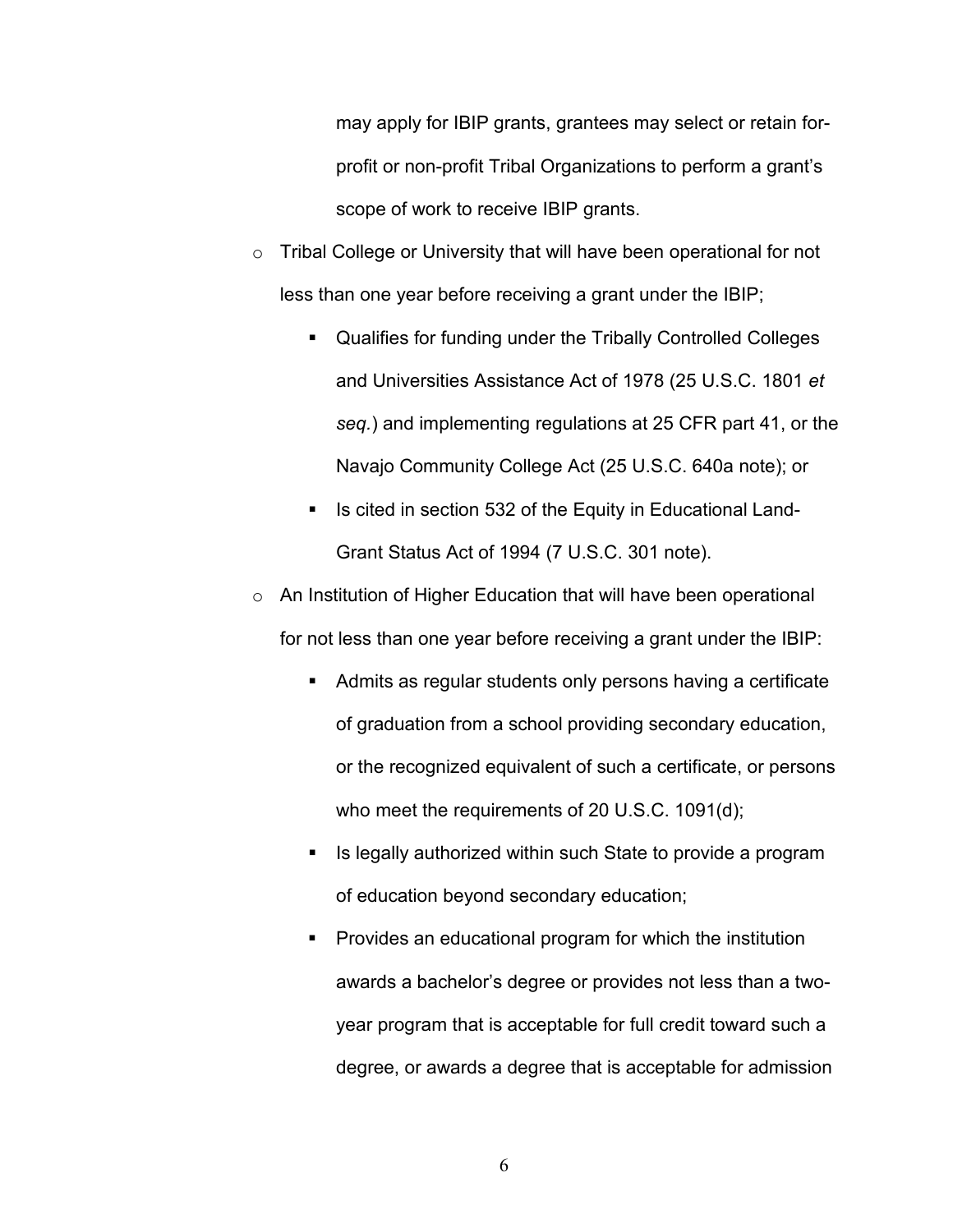to a graduate or professional degree program, subject to review and approval by the Secretary;

- $\blacksquare$  Is a public or other nonprofit institution; and
- Is accredited by a nationally recognized accrediting agency or association, or if not so accredited, is an institution that has been granted pre-accreditation status by such an agency or association that has been recognized by the Secretary for the granting of pre-accreditation status, and the Secretary has determined that there is satisfactory assurance that the institution will meet the accreditation standards of such an agency or association within a reasonable time.
- o A Tribe or private nonprofit organization that provides business and financial technical assistance and;
	- Is a "Tribal Organization" as defined by 25 U.S.C. 5304(*l*)
	- Will have been operational for not less than one year before receiving a grant under the IBIP; and
	- **Commits to serving one or more reservation communities.**
- $\circ$  Two or more eligible entities may submit a Joint Application, but:
	- All joint entities must submit certifications they are eligible as they combine resources and expertise at a physical location dedicated to assisting Native businesses and Native entrepreneurs under the IBIP, demonstrating that together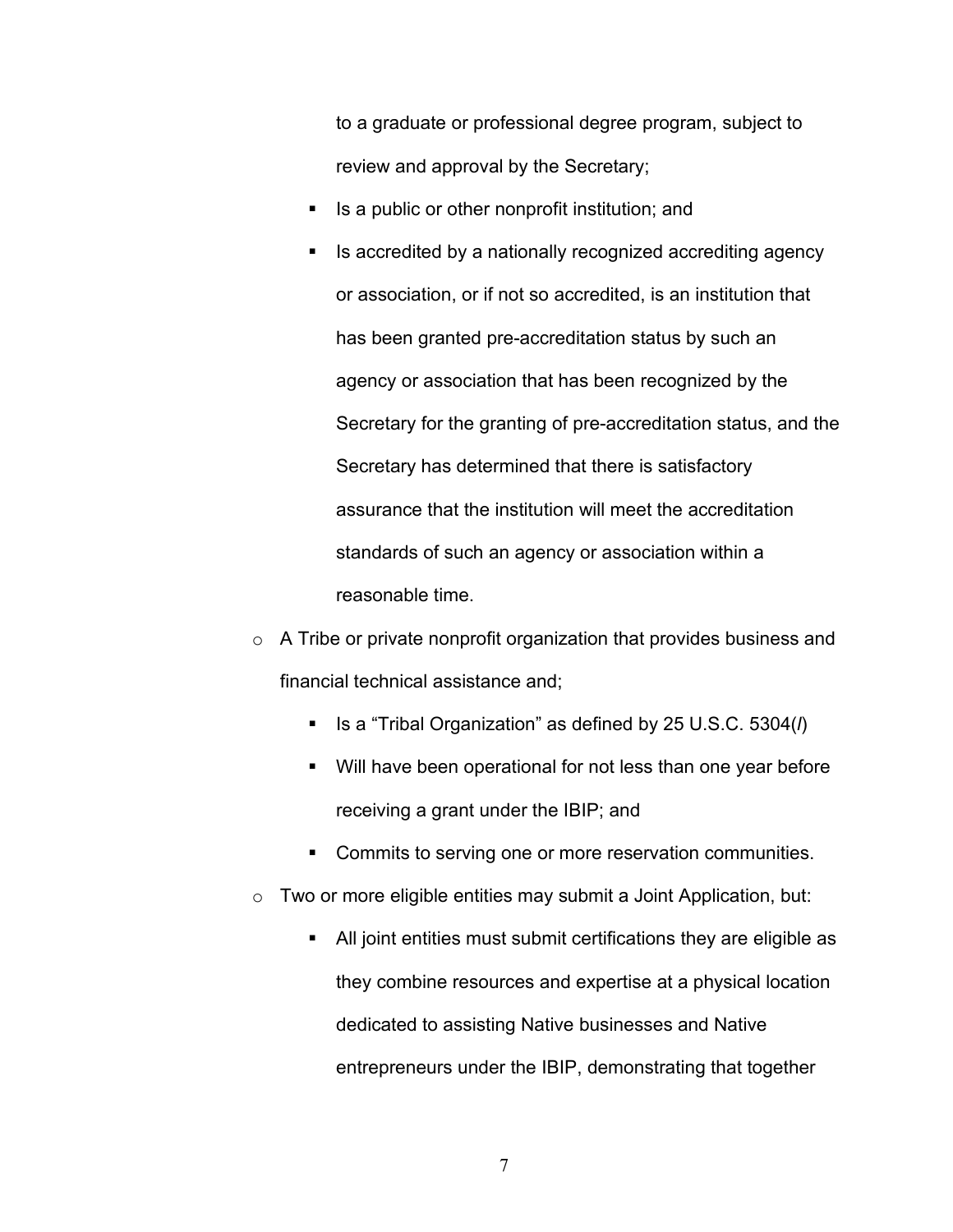they meet the requirements of 2 CFR 1187.13; and

 The application must indicate which eligible entity will be the lead contact for the purposes of grant management.

**V. Requirements for an IBIP Proposal:** Applicants must provide a certification that they are eligible to receive an IBIP grant, as well as designate an executive director or program manager to manage the business incubator. Applicants must submit the necessary documents per Section X. Mandatory Components, of this notice.

**VI. Required Non-Federal Contributions:** Applicants must include a description of the non-Federal contributions, in an amount equal to not less than 25 percent of the grant amount requested, or submit a waiver request. OIED may waive the requirement for the non-Federal contribution, in whole or in part, for one or more years of the initial IBIP grant award if OIED determines the waiver is appropriate based on:

- The awardee's ability to provide non-Federal contributions;
- The quality of business incubation services; and
- The likelihood that one or more reservation communities served by the awardee will not receive similar services elsewhere because of the remoteness or other reasons that inhibit the provision of business and entrepreneurial development services.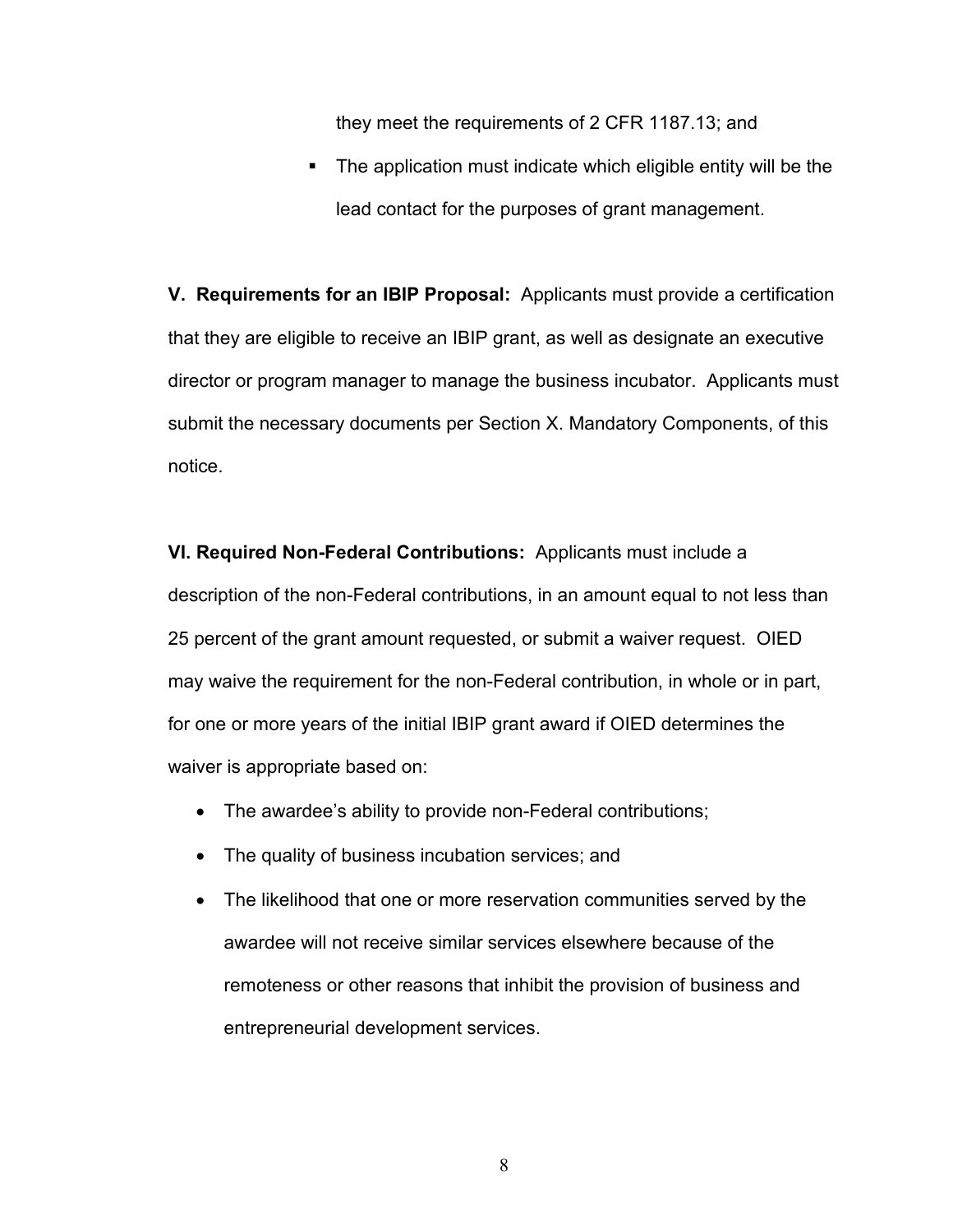In a non-competitive renewal, the Awardee must provide non-Federal contributions in an amount not less than 33 percent of the total amount of the grant. Failure to provide the non-Federal contribution will result in noncompliance and OIED withholding of funds, unless OIED waives the requirement under 25 CFR 1187.43.

Matching and cost-sharing requirements are discussed in 2 CFR 200.306. The primary recipient is responsible for the full amount of the non-Federal match proposed, including any amount provided by one or more third parties as listed on the Standard Form 424, Application for Federal Assistance. Whereas the full match contribution does not need to be in hand as of the date of the application, the application must provide commitments for the non-Federal contribution through the term of the grant. Applicants may meet the required non-Federal cost share or match through in-kind contributions, which must be necessary and reasonable for accomplishing the proposed project objective(s). The applicant must describe and attribute fair and equitable market value (2 CFR 200.306) to any in-kind match proposed in lieu of cash, which may include, but is not limited to:

- Not paid from, or sourced, from other Federal funds, programs or grants;
- Documented in project records and not be used as match with another grant;
- An allowable cost under 2 CFR 200 Subpart E Cost Principles;
- Must occur within the period of performance of the award;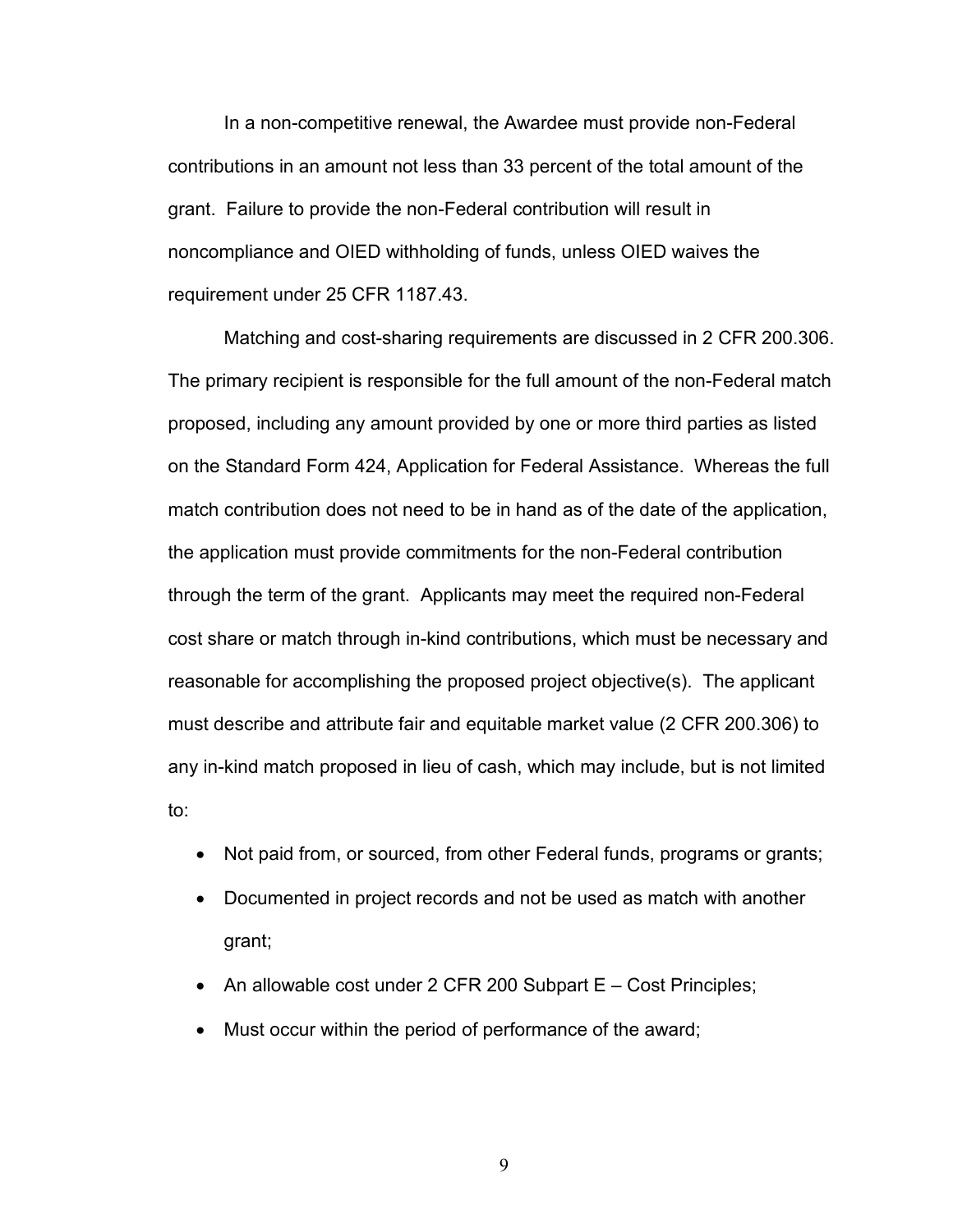- Value of services and property donated as per 2 CFR 200.306, for instance;
	- $\circ$  Space as measured by the value of rent;
	- o Materials and Equipment;
	- o Donated Services and Technical Assistance;
		- **Payroll or volunteer services from personnel working on the** incubator who are not funded by IBIP, which must be well documented and supported per methods used for regular personnel costs;
- Contribution from a third party(ies) per 2 CFR 200.434. A third party is any individual or organization other than the eligible applicant, such as a partner, that is not receiving grant funds;
- Projected earnings through the term of the grant;

**VII. Applicant Procurement Procedures**: The applicant is subject to the procurement standards in 2 CFR 200.318 through 200.326. In accordance with 2 CFR 200.318, an applicant must use its own documented procurement procedures which reflect Tribal laws and regulations, provided that the procurements conform to applicable Federal law and standards identified in title 2 of the Code of Federal Regulations.

**VIII. Limitations:** IBIP grant funding must be expended in accordance with applicable statutory and regulatory requirements, including 2 CFR part 200. As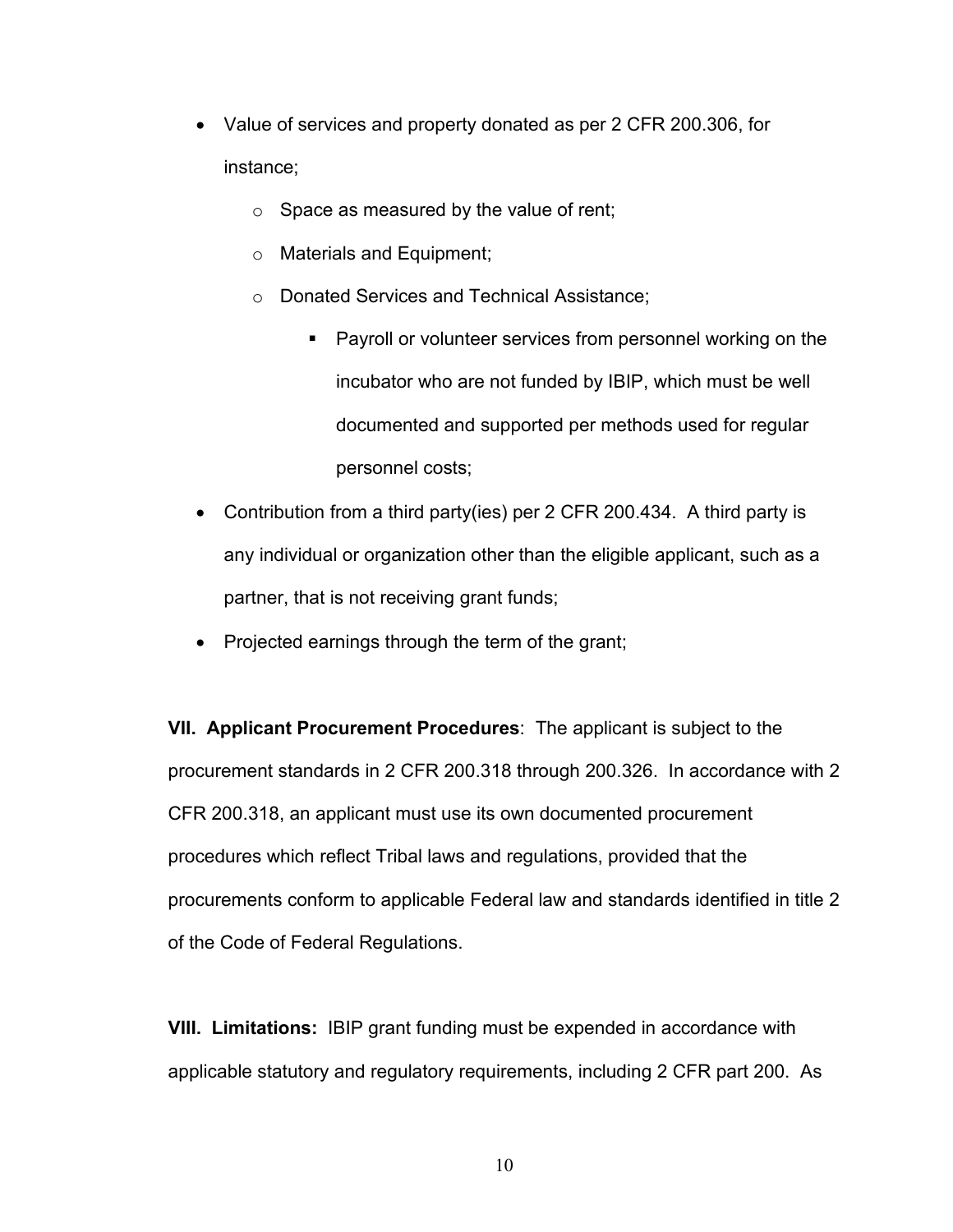part of the grant application review process, OIED may conduct a review of an applicant's prior OIED grant awards(s).

Applicants that are currently under BIA sanction Level 2 or higher resulting from non-compliance with the Single Audit Act are ineligible for a IBIP award. Applicants at Sanction Level 1 will be considered for funding.

IBIP award funds may be used to provide physical workspace and facilities for Native businesses and Native entrepreneurs participating in the business incubator. Funds can be used to establish partnerships with other institutions and entities to provide comprehensive business incubation services to Native businesses and Native entrepreneurs participating in the business incubator, as well as for any other uses typically associated with business incubators that OIED determines to be appropriate and consistent with the purposes of the IBIP.

IBIP awards may **not** be used for:

- Indirect costs or administrative costs as defined by the Federal Acquisition Regulation (FAR);
- Supplemental employment, including fringe benefits, for current positions not significantly and directly involved in the proposed project;
- International travel;
- Outside Fees, Legal or Contract Negotiation fees, and application fees associated with permitting that are outside the scope of the grant award;
- Entertainment costs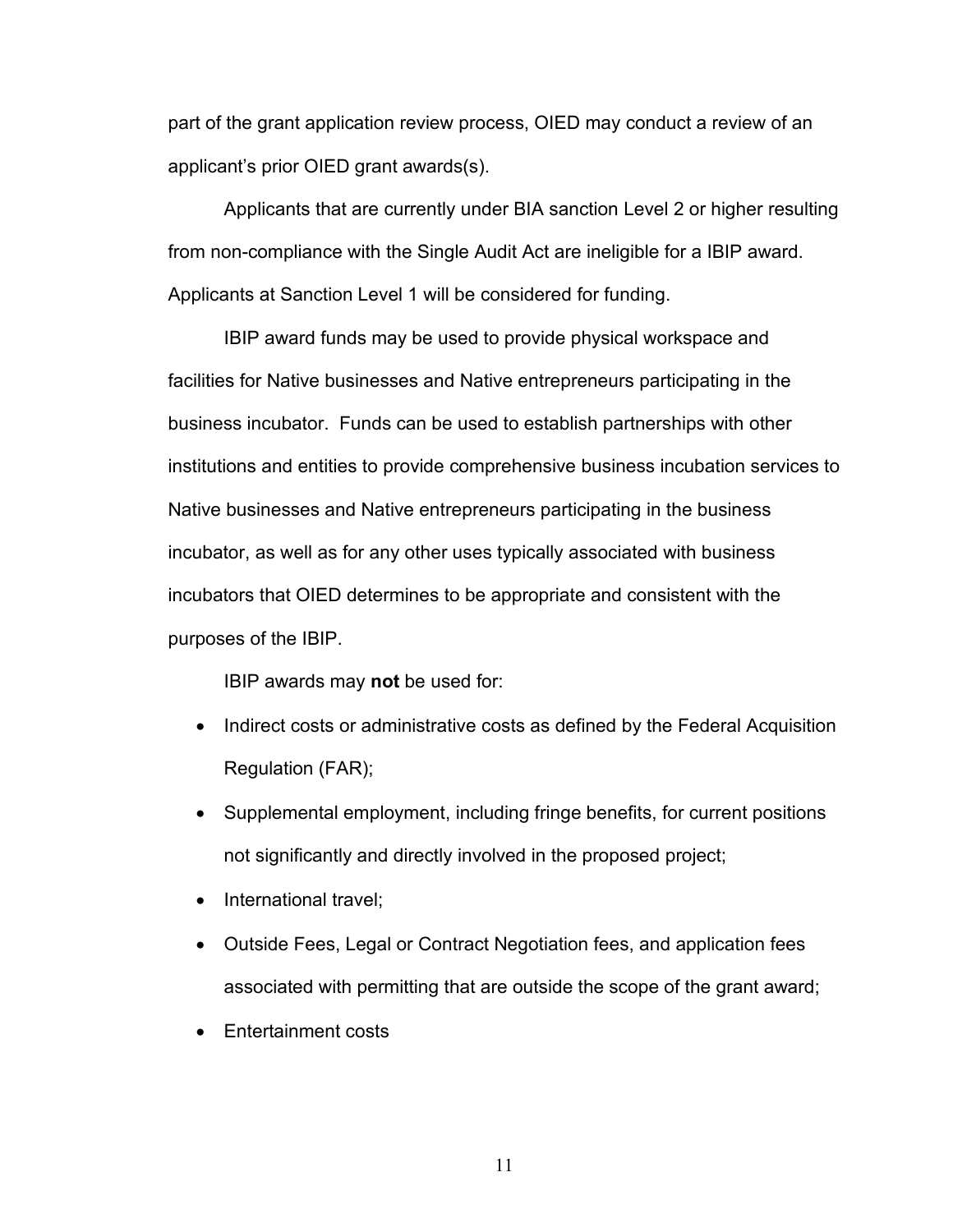- o For remote training/conferences locations (where eating establishments are not within a reasonable distance), food costs are allowable, but should not exceed the GSA meals and incidental costs per attendee for that location, not to exceed \$5,000 for one event, and not more than twice in a calendar year;
- o Refreshments for non-remote training/conference locations are allowable for \$5/attendee/day, not to exceed \$1,000 per event,
- o All other food costs are disallowed;
- o However, travel stipends for training participants are allowed, including costs for meals which must follow the GSA Per Diem rates.
- Any other activities not authorized by the grant award letter.

**IX. IBIP Application Guidance.** All applications are required to be submitted in digital form to grants.gov. For instructions, see

[https://www.grants.gov/help/html/help/Applicants/HowToApplyForGrants.htm.](https://www.grants.gov/help/html/help/Applicants/HowToApplyForGrants.htm)

**X. Mandatory Components.** The mandatory components, and forms identified below, must be included in each proposal package. Links to the mandatory forms can be found under the "PACKAGE" tab on the IBIPFY2022 grant opportunity page at [www.grants.gov.](http://www.grants.gov/) Any information in the possession of the BIA or submitted to the BIA throughout the process, including final work product,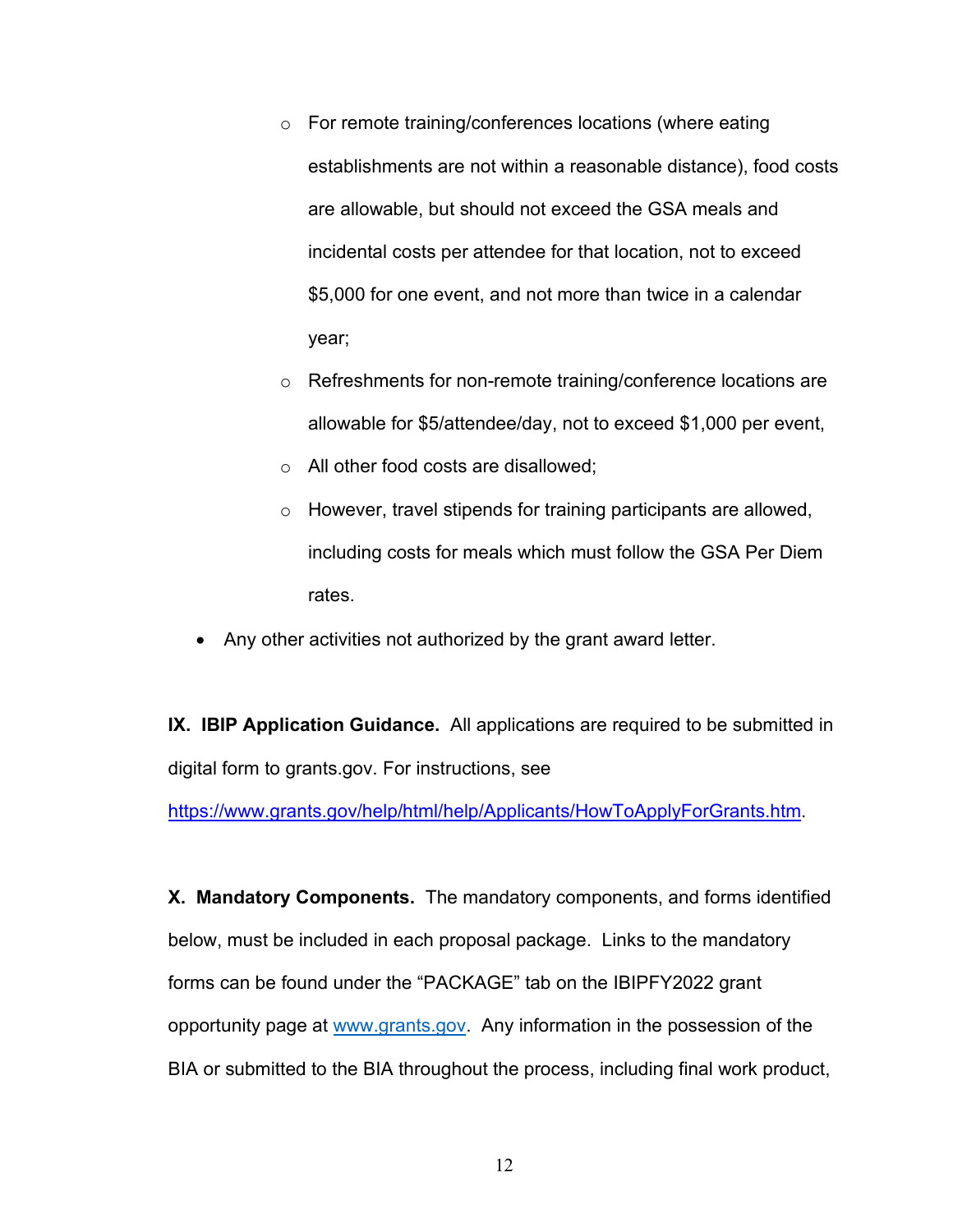constitutes government records and may be subject to disclosure to third parties under the Freedom of Information Act (FOIA), 5 U.S.C. 552, and the Department of the Interior's FOIA regulations at 43 CFR part 2, unless a FOIA exemption or exception applies, or other provisions of law protect the information. The following are the names of the required forms:

**Cover Page**

**[Application for Federal Assistance \(SF-424\) \[V4.0\]](https://apply07.grants.gov/apply/forms/readonly/SF424_3_0-V3.0.pdf)**

**Cover Letter**

**[Project Abstract Summary \[V2.0\]](https://apply07.grants.gov/apply/forms/readonly/Project_AbstractSummary_2_0-V2.0.pdf)**

**[Project Narrative Attachment Form \[V1.2\]](https://apply07.grants.gov/apply/forms/readonly/ProjectNarrativeAttachments_1_2-V1.2.pdf)**

**[Budget Information for Non-Construction Programs \(SF-424A\) \[V1.0\]](https://apply07.grants.gov/apply/forms/readonly/SF424A-V1.0.pdf)**

**[Attachments \[V1.2\]](https://apply07.grants.gov/apply/forms/readonly/AttachmentForm_1_2-V1.2.pdf)**

**[Key Contacts \[V2.0\]](https://apply07.grants.gov/apply/forms/readonly/Key_Contacts_2_0-V2.0.pdf)**

**Cover Page:** A Cover Page must be included in the application and contain the following:

- Category of Funding for the IBIP application
- Proposal Title
- Total Amount of funding requested from the Program, including matching amounts.
- Full and Proper Name of the applicant organization
- Statement confirming the proposed work will have the potential to reach the intended goals and objectives.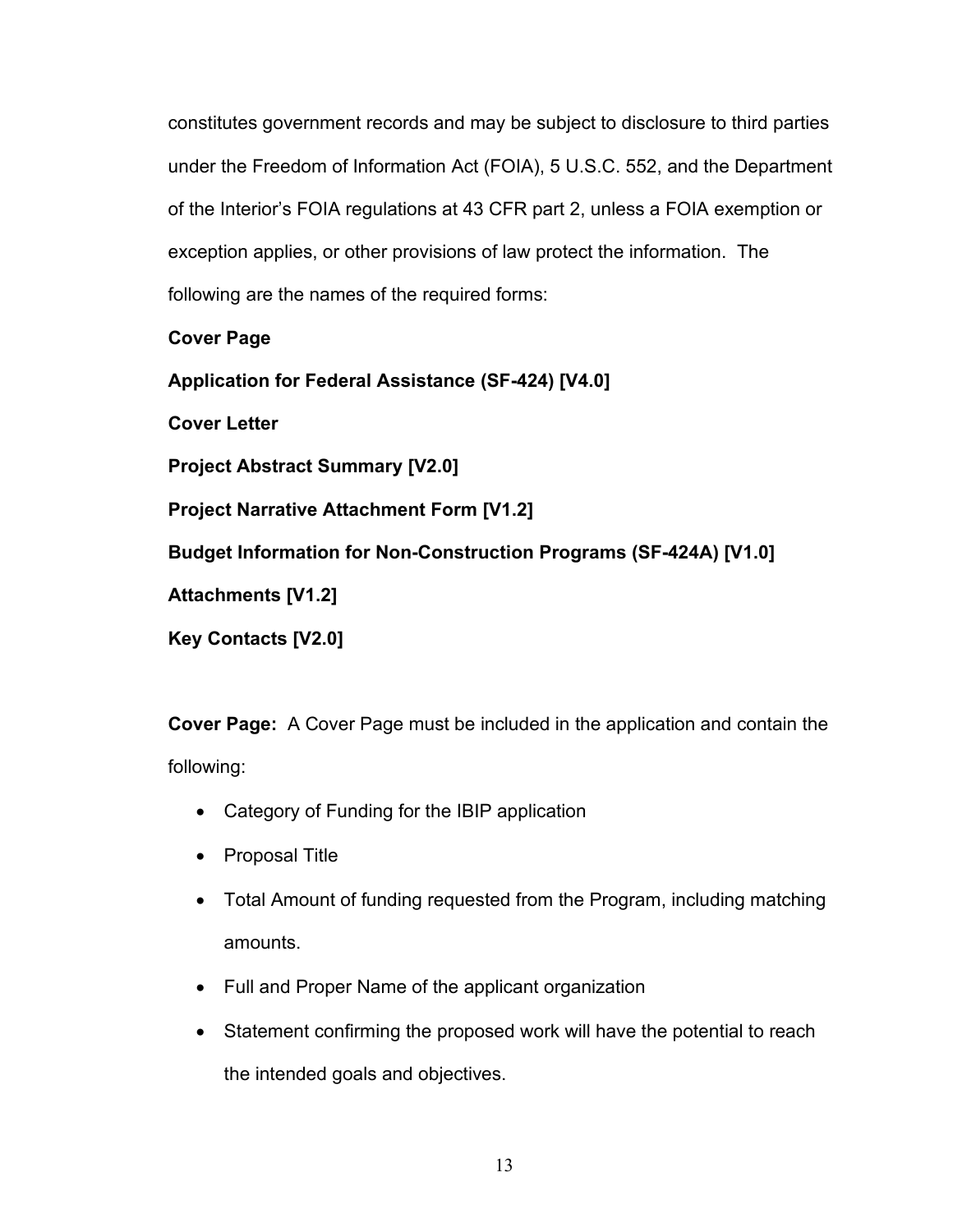- Confirm current registration in SAM, attaching print-out from sam.gov to the cover page. See instructions and registration instructions in Appendix.
- Provide current ASAP Recipient ID with BIA. Allow 3-4 weeks to complete all steps of enrollment prior to submission deadline. The organization must be enrolled in ASAP with BIA, current enrollment with other federal agencies is not sufficient. See instructions and registration instructions in Appendix.
- Confirmation of other completed Mandatory Components identified in this section (SF-424, Project Abstract Summary, etc).
- Identification if partnerships such as Tribes, other Tribal Organizations or Entities. This is partnerships outside of a Joint Application.

**Application for Federal Assistance SF-424 (V4.0):** Applicants are required to complete the Application for Federal Assistance SF-424(V4.0). Please use a descriptive file name that includes Tribal name and project description, for example IBIPSF424.Tribalname.Project. The SF-424 form requires the Congressional District number of the applicant, which can be found at [https://www.house.gov/reprentatives/find-your-representative.](https://www.house.gov/reprentatives/find-your-representative)

**Cover Letter:** A cover letter not to exceed one (1) page that summarizes the interest and intent, complete with authorized signature(s) of organization leadership. Tribal Resolutions are not necessary but will be accepted as support for the organization.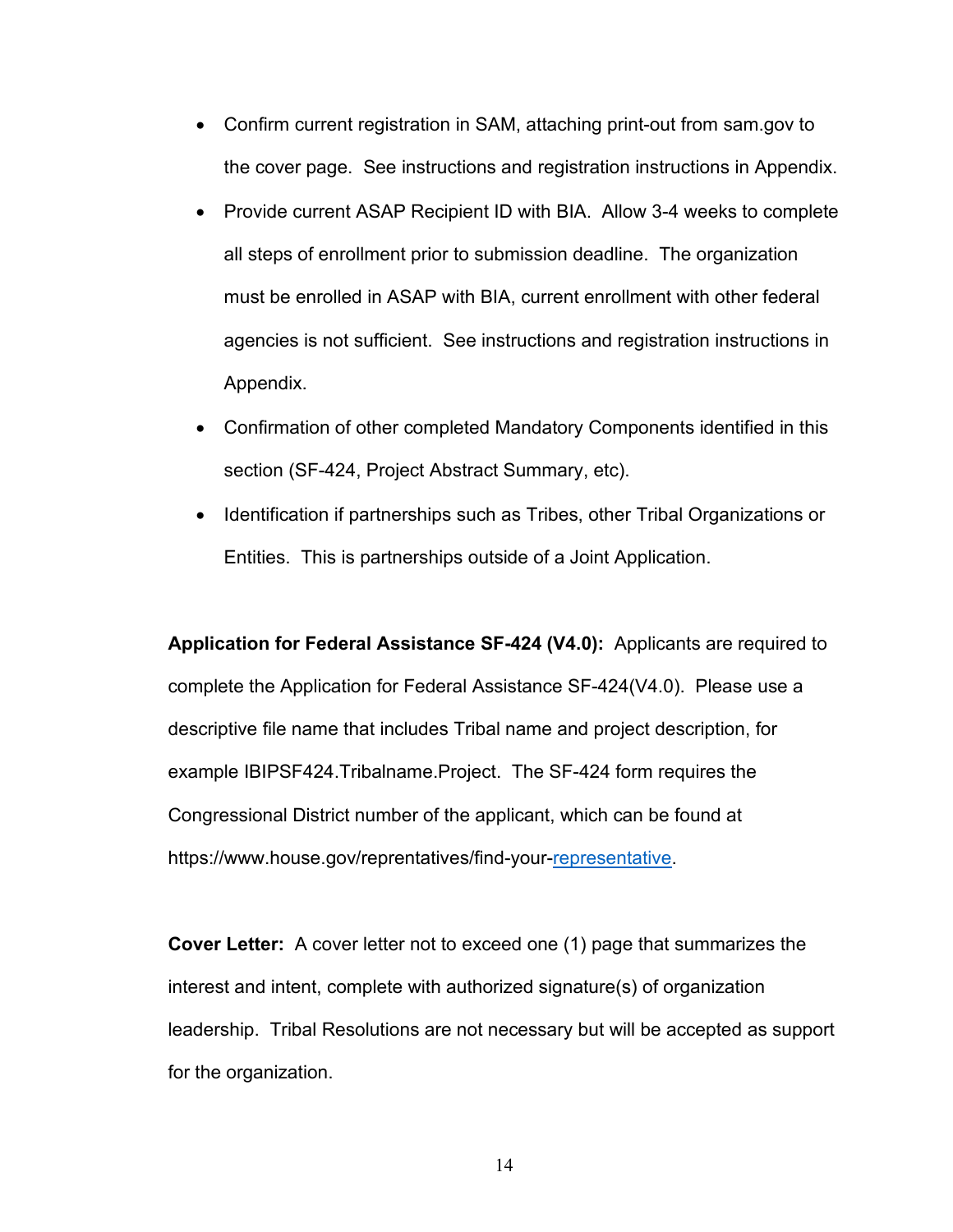**Project Abstract Summary** and **Project Narrative Attachment:** The first paragraph of the Project Abstract Summary and Project Narrative must include the title and basic description of the proposed business incubator location and services provided. The Project Narrative must not exceed 50 pages. Supplemental information such as letters of support, graphs, charts, maps, photographs and other graphic and/or other relevant information may be included in an appendix and not counted against the 50-page Project Narrative limit. At a minimum, the Project Narrative must include:

- A certification that the applicant(s):
	- $\circ$  Is an eligible applicant; and
	- o Has or will designate an executive director or program manager to manage the business incubator;
	- o Agrees to:
		- A site evaluation by the Secretary as part of the final selection process;
		- An annual programmatic and financial examination for the duration of the grant; and
		- To the maximum extent practicable, to remedy any problems identified pursuant to the site evaluation and examination.
- A description of the one or more reservation communities to be served by the business incubator;
- A three-year plan that describes: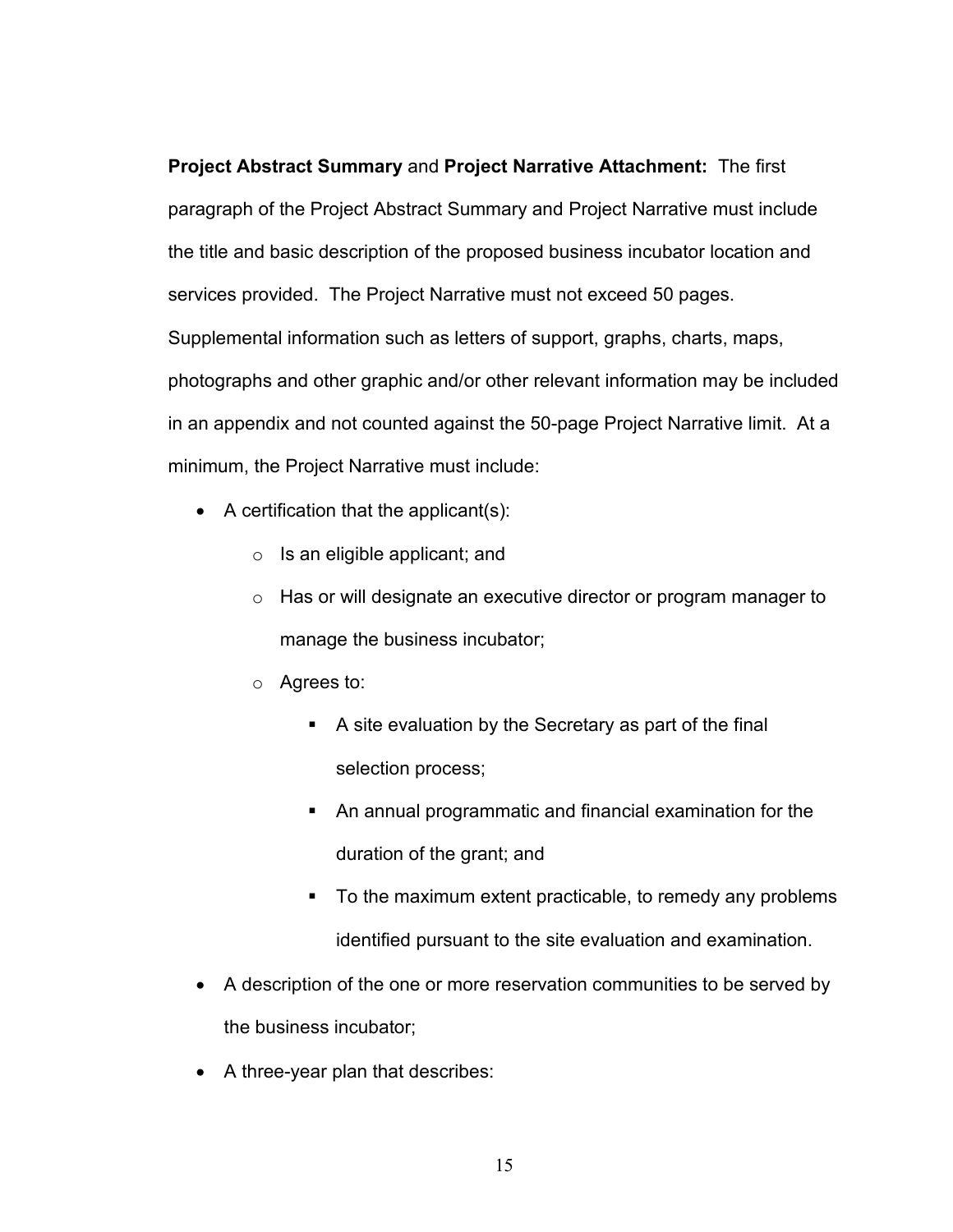- o One-year milestone goals and objectives that coordinates with the identified budget periods.
- o The number of Native businesses and Native entrepreneurs to be participating in the business incubator, with goal setting of anticipated number of Native businesses starting, and the anticipated number of Native businesses to help maintain.
- o Whether the business incubator will focus on a particular type of business or industry.
- o A detailed breakdown of the services to be offered to Native businesses and Native entrepreneurs participating in the business incubator; and
- $\circ$  A detailed breakdown of the services, if any, to be offered to Native businesses and Native entrepreneurs not participating in the business incubator.
- Information demonstrating the effectiveness and experience of the eligible applicant in:
	- o Conducting financial, management, and marketing assistance programs designed to educate or improve the business skills of current or prospective businesses;
	- o Working in and providing services to Native American communities;
	- o Providing assistance to entities conducting business in reservation communities;
	- o Providing technical assistance under Federal business and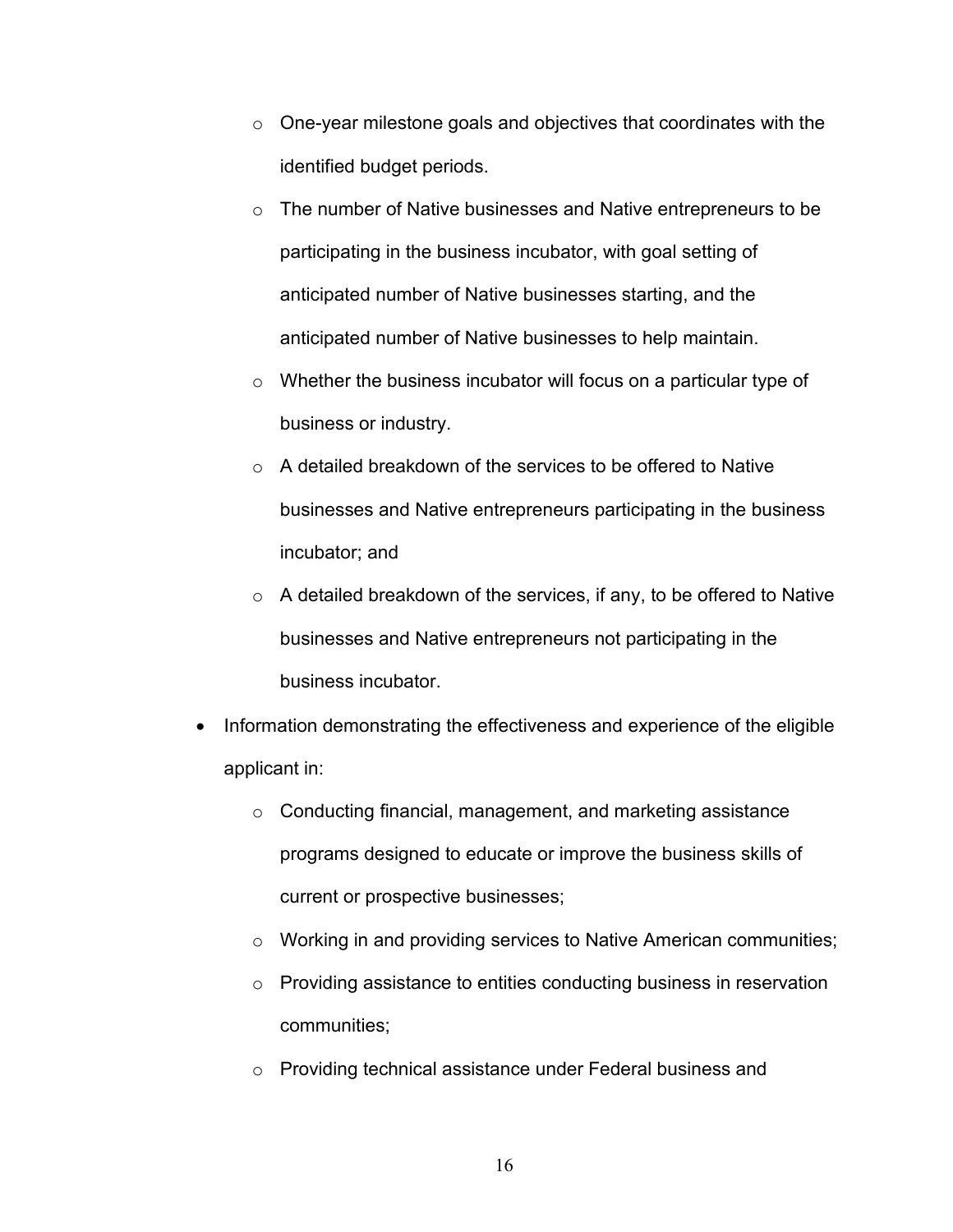entrepreneurial development programs for which Native businesses and Native entrepreneurs are eligible; and

- o Managing finances and staff effectively.
- A description of the applicant's non-Federal contributions, in an amount equal to not less than 25 percent of the grant amount requested; and
- A site description of the location at which the eligible applicant will provide physical workspace, including a description of the technologies, equipment, and other resources that will be available to Native businesses and Native entrepreneurs participating in the business incubator, if the applicant is in possession of the site, or a written site proposal containing the information in 2 CFR 1187.12, if the applicant is not yet in possession of the site.
- If the applicant is not yet in possession of the site, the applicant must submit a written site proposal with their application that contains:
	- o Sufficient detail for the Secretary to ensure, in the absence of a site visit or video submission, that the proposed site will permit the eligible applicant to meet the requirements of the IBIP; and
	- $\circ$  A timeline describing when the eligible applicant will be:
		- In possession of the proposed site; and
		- **Operating the business incubator at the proposed site.**

Applicants must provide milestones and projected outcomes of their project(s) to demonstrate a successful outcome of the grant. The proposal should address grant awardee requirements: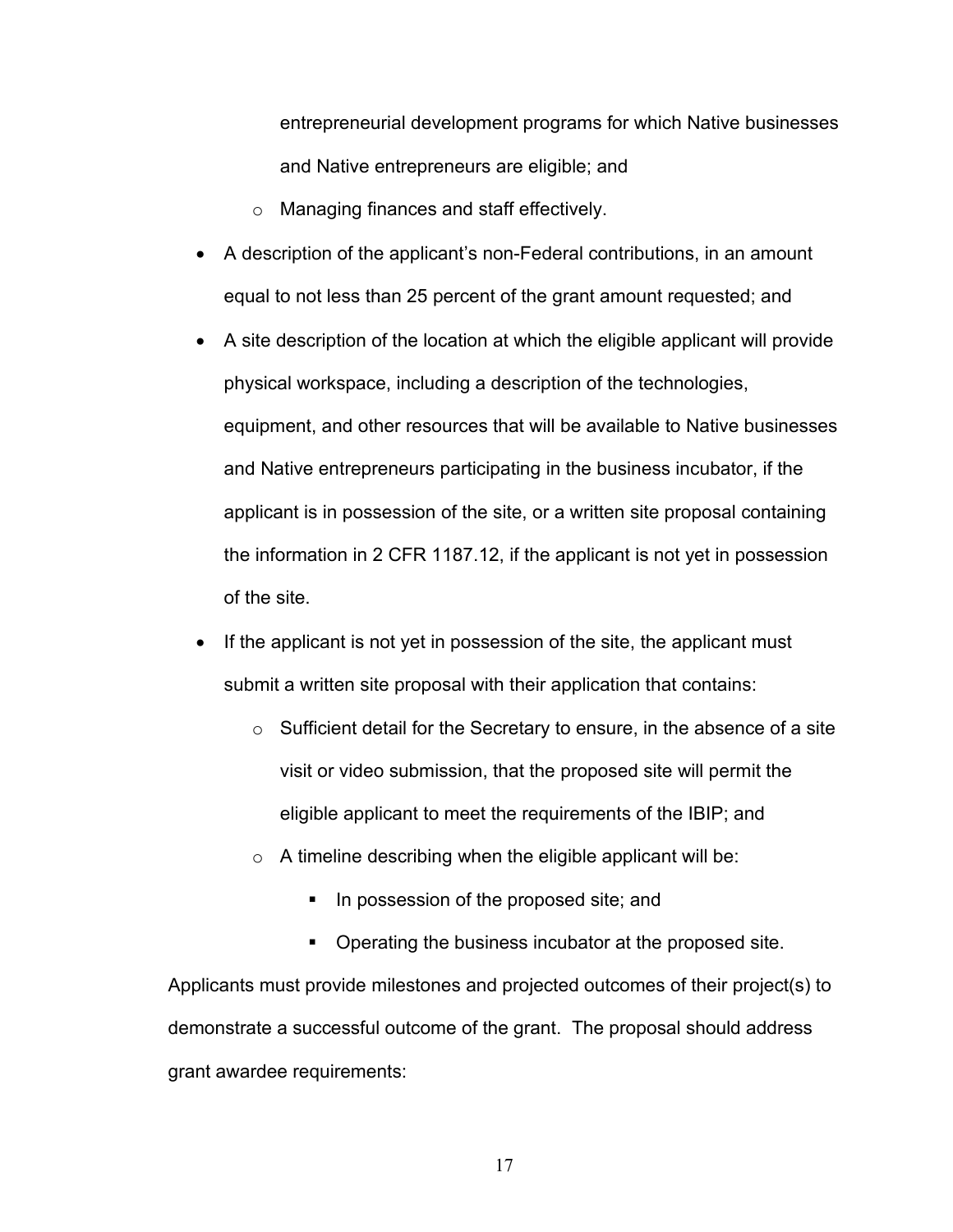- Awardee must:
	- o Offer culturally tailored incubation services to Native businesses and Native entrepreneurs;
	- o Use a competitive process for selecting Native businesses and Native entrepreneurs to participate in the business incubator; however, awardees may still offer technical assistance and advice to Native businesses and Native entrepreneurs on a walk-in basis;
	- o Provide physical workspace that permits Native businesses and Native entrepreneurs to conduct business and collaborate with other Native businesses and Native entrepreneurs;
	- o Provide entrepreneurship and business skills training and education to Native businesses and Native entrepreneurs including:
		- **Financial education, including training and counseling in:** 
			- Applying for and securing business credit and investment capital;
			- Preparing and presenting financial statements; and
			- Managing cash flow and other financial operations of a business;
		- Management education, including training and counseling in planning, organization, staffing, directing, and controlling each major activity or function of a business or startup; and
		- Marketing education, including training and counseling in: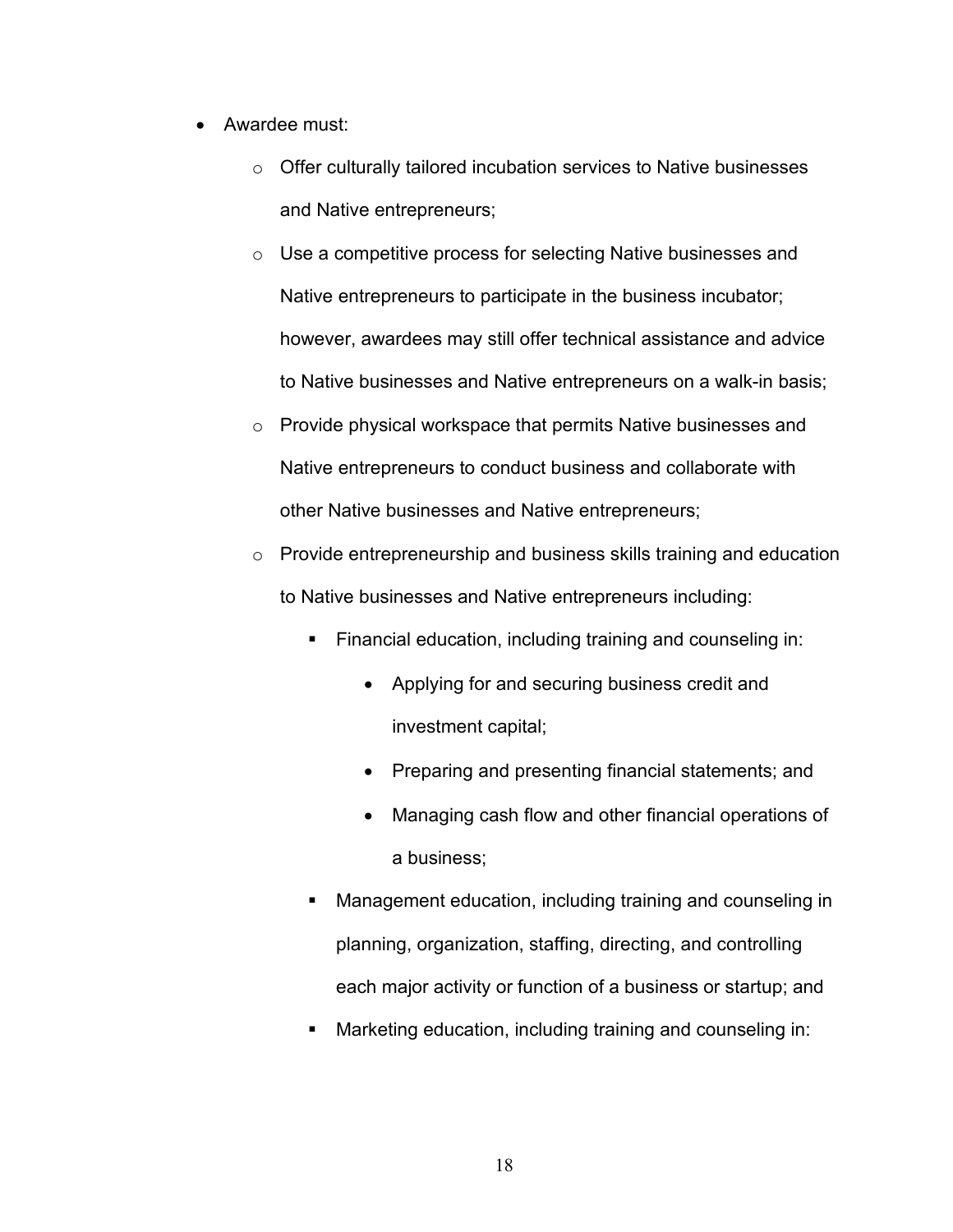- Identifying and segmenting domestic and international market opportunities;
- Preparing and executing marketing plans;
- Locating contract opportunities;
- Negotiating contracts; and
- Using varying public relations and advertising techniques.
- $\circ$  Provide direct mentorship or assistance finding mentors in the industry in which the Native business or Native entrepreneur operates or intends to operate; and
- o Provide access to networks of potential investors, professionals in the same or similar fields, and other business owners with similar businesses.
- Each awardee must leverage technology to the maximum extent practicable to provide Native businesses and Native entrepreneurs with access to the connectivity tools needed to compete and thrive in 21stcentury markets.

Additional items to consider:

- A description of the project objectives and goals for each of the 3 years;
- Deliverable products that the grant is expected to generate, including interim deliverables (such as status reports and technical data to be obtained) and final deliverables; and
- Resumes of key consultants and personnel to be retained, if available,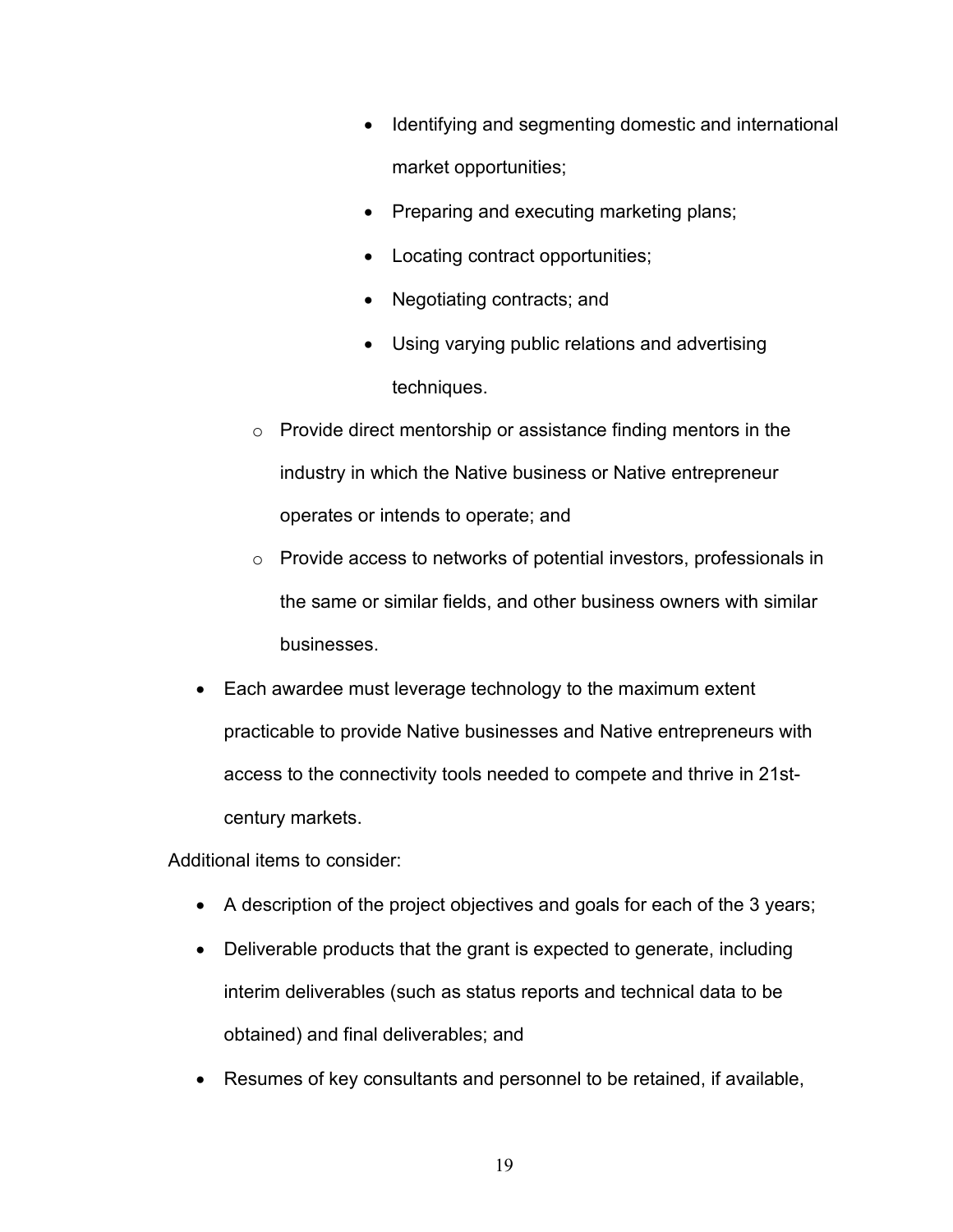and the names of subcontractors, if applicable. This information may be included as an attachment to the application and will not be counted towards the 50-page limitation.

• Please use a descriptive file name that includes Tribal name and project description. For example: IBIPNarrative.Tribalname.Project

In addition, unless prohibited by Tribal procurement procedures, please include a description of any consultant(s) and partnership(s) the applicant wishes to retain, including their contact information, technical expertise, training, qualifications, and suitability. These documents may be included at the end of the Project Narrative and will not be counted toward the 50-page limitation.

Project Narratives are not judged based on their length. Please do not submit any unnecessary attachments or documents beyond what is listed above, e.g., Tribal history, unrelated photos and maps.

**[Budget Information for Non-Construction Programs \(SF-424A\) \[V1.0\],](https://apply07.grants.gov/apply/forms/readonly/SF424A-V1.0.pdf) Line Item Budget and Budget Narrative** All applicants are required to submit a project budget and budget justification with their application. The project budget is for the initial budget period only (typically the first 12 months of the project) and entered on the Budget Information Standard Form, either SF424A or SF-424C. Applicants are encouraged to review the form instructions in addition to the guidance in this section. The budget justification consists of a budget narrative and a line-item budget detail for the first budget period of the proposed project that includes detailed calculations for "object class categories" identified on the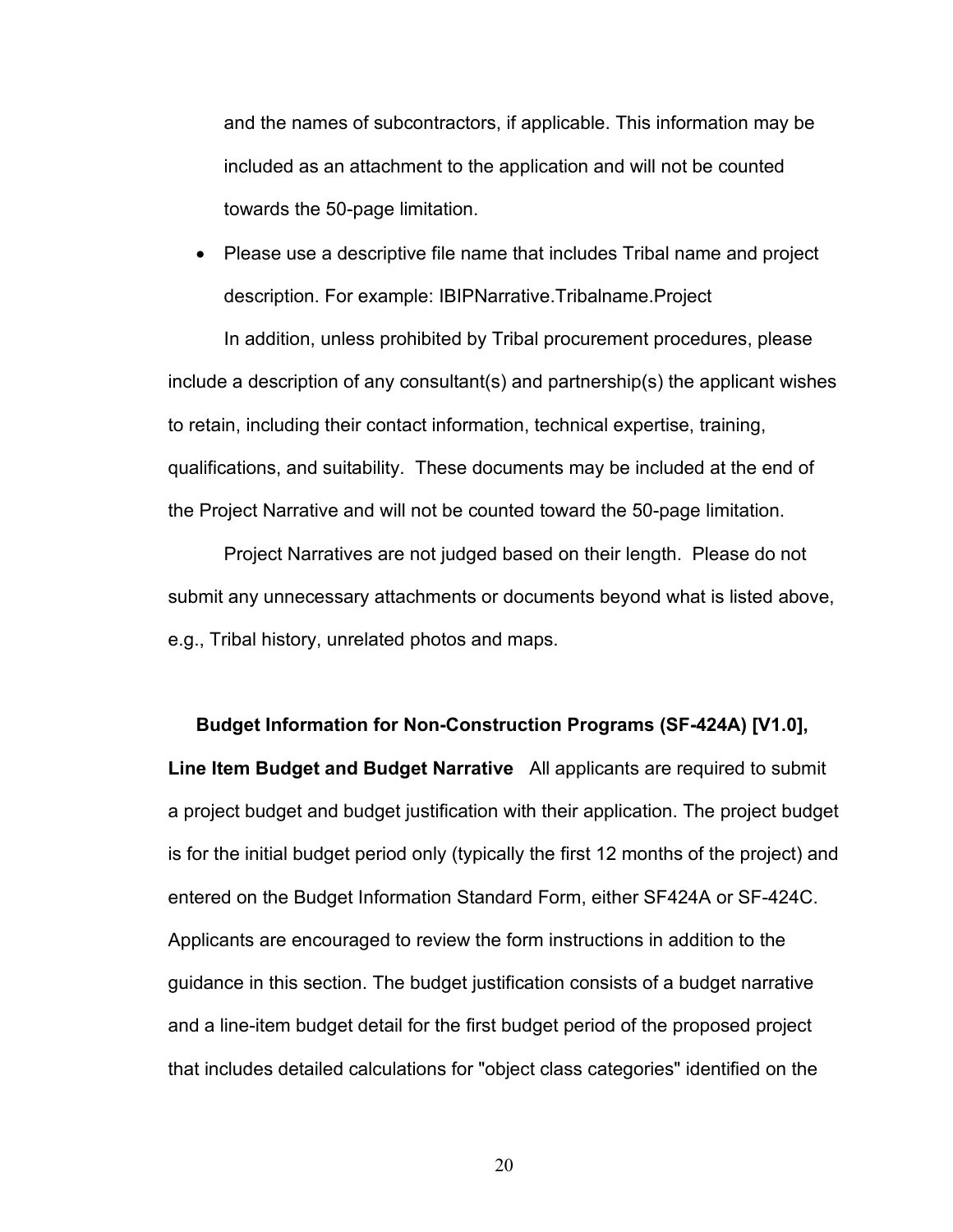Budget Information Standard Form and discuss the necessity, reasonableness, and allocation of the proposed cost.

Applicants are required to submit a budget using the SF-424A form. Please use a descriptive file name that includes Tribal name and project description. For example: IBIPBudget.Tribalname.Project. When preparing budget information for the SF-424, applicants should plan to apply for funding in the range of \$100,000 - \$300,000 a year for three years.

The budget must identify the amount of grant funding requested and a comprehensive breakdown of all projected and anticipated expenditures, including contracted personnel fees, consulting fees (hourly or fixed), travel costs, data collection and analysis costs, computer rentals, report generation, drafting, advertising costs for a proposed project and other relevant project expenses, and their subcomponents. Budget cost codes and items must be necessary and reasonable as they directly relate to the incubator project proposal. Justifications must be provided:

- Administrative Costs associated with search, review and selection of external hires, including administrative support and supervision of liaison(s).
- Salary and Fringe Benefit costs that will be coordinated with OIED to ensure salary costs are reasonable and relatively consistent across the liaison network nationwide.
- Travel costs should be itemized by airfare, vehicle rental, lodging, and per diem, based on the current Federal government per diem schedule.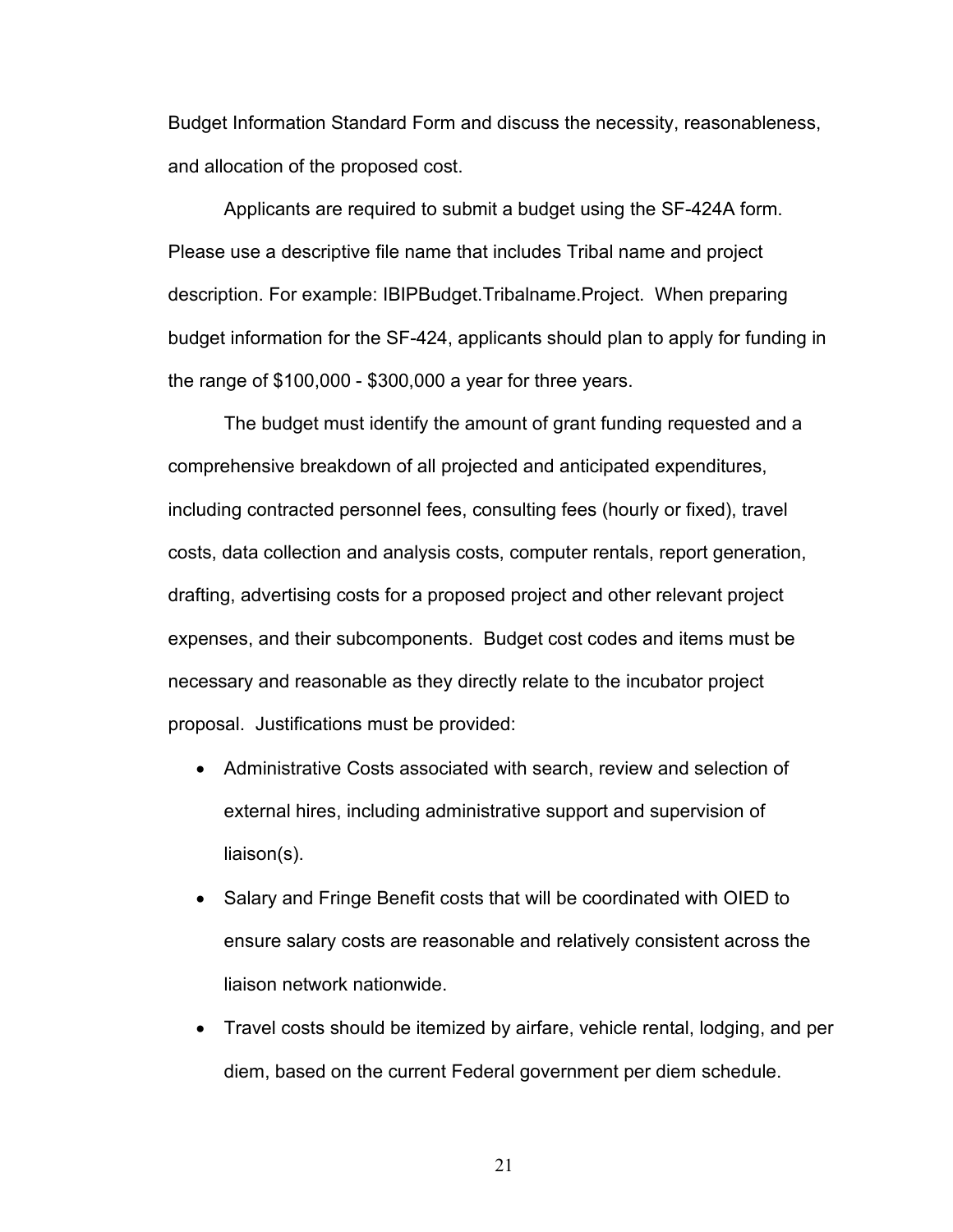- Data collection and analysis costs should be itemized in sufficient detail for the OIED review committee to evaluate the charges.
- Other expenses may include computer rental, report generation, drafting, and advertising costs for a proposed project.
- Match requirements must also be documented, as outlined per Section VI. Required Non-Federal Contribution, of this notice.

**Annual Meetings:** Applicants are required to attend annual IBIP meetings. Some of the meetings may be held in Washington, DC, and some of the meetings may be held in a regional location. For the annual meetings, grantees should have allocated sufficient grant funding in their proposed program budgets to cover travel, accommodation, and per diem expenses for two individuals for a 1½ day meeting that will occur once each year. OIED may specify the individuals who will attend these meetings (e.g., Project Directors, Business Incubator participants). Additional funds for these expenses will not be available once grants are awarded.

**Commitment of Non-Federal Resources Description:** Amounts of non-federal resources that will be used to support the project as identified in Block 18 of the SF-424. This line should be used to indicate required and/or voluntary committed cost sharing or matching, if applicable.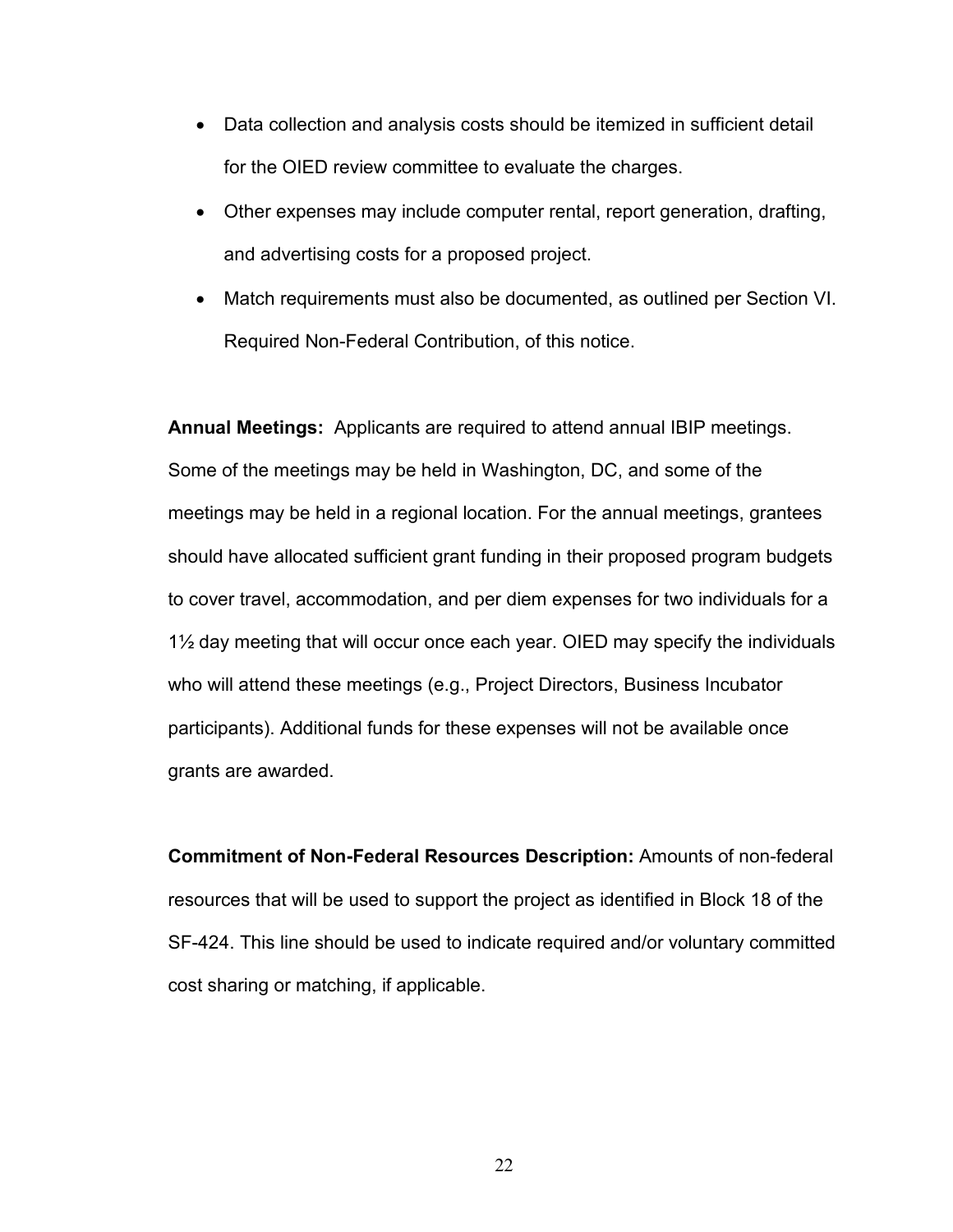**For all federal awards:** Any shared costs or matching funds and all contributions, including cash and third-party in-kind contributions, must be accepted as part of the recipient's cost sharing, or matching when such contributions meet all of the criteria listed in 2 CFR 200.306.

**For awards that require matching or cost sharing by statute:** Recipients will be held accountable for projected commitments of non-federal resources (at or above the statutory requirement) in their application budgets and budget justifications by budget period, or by project period for fully funded awards. A recipient's failure to provide the statutorily required matching or cost sharing amount (and any voluntary committed amount in excess) may result in the disallowance of federal funds. Recipients will be required to report these funds in the Federal Financial Report.

**Justification:** If an applicant is relying on cost share or match from a third-party, then a firm commitment of these resources (letter(s) or other documentation) is required to be submitted with the application. Detailed budget information must be provided for every funding source identified in Item 18. "Estimated Funding (\$)" on the SF-424.

Applicants are required to fully identify and document in their applications the specific costs or contributions they propose in order to meet a matching requirement. Applicants are also required to provide documentation in their applications on the sources of funding or contribution(s). In-kind contributions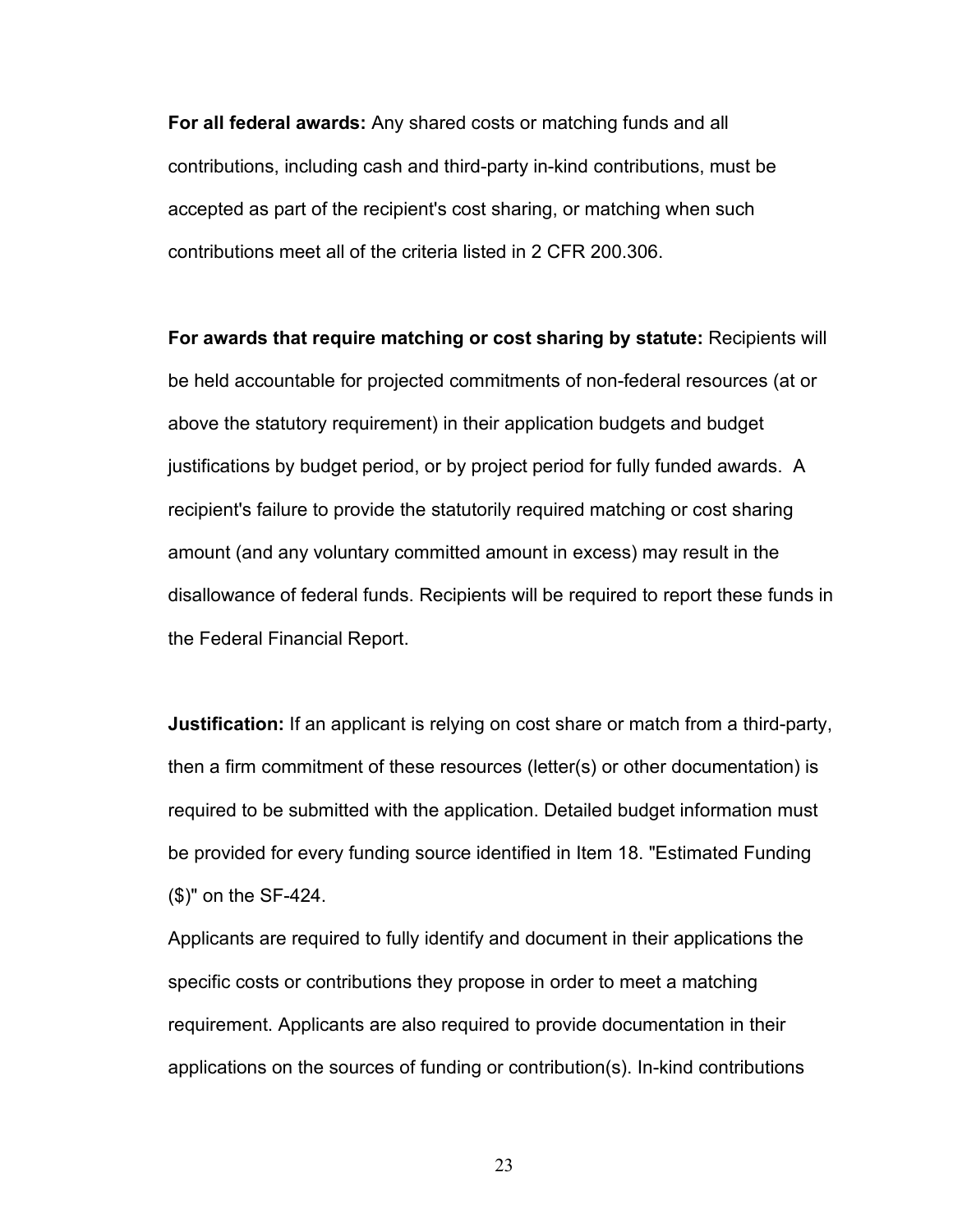must be accompanied by a justification of how the stated valuation was determined. Matching or cost sharing must be documented by budget period (or by project period for fully funded award.

Applications that lack the required supporting documentation will not be disqualified from competitive review; however, it may impact an application's scoring under the evaluation criteria.

**[Key Contacts \[V2.0\]:](https://apply07.grants.gov/apply/forms/readonly/Key_Contacts_2_0-V2.0.pdf)** Applicants must include the Key Contacts information page that includes:

- Lead Applicant contact information including address, email, desk, and cell phone number;
- If there is more than one contact, please provide an additional key contacts form.
- Please use a descriptive file name that includes Tribal name and identifies that it is the critical information page (CIP). For example: IBIPCIP.Tribalname.Project.

**[Attachments \[V1.2\]:](https://apply07.grants.gov/apply/forms/readonly/AttachmentForm_1_2-V1.2.pdf)** Utilize the *Attachments Form* to include a Tribal Resolution, as applicable, issued in the fiscal year of the grant application, authorizing the submission of a FY 2022 IBIP grant application. It must be signed by authorized Tribal representative(s). The Tribal resolution must also include a description of the business plan to be implemented. The attachments form can also be used to include any other attachments related to the proposal.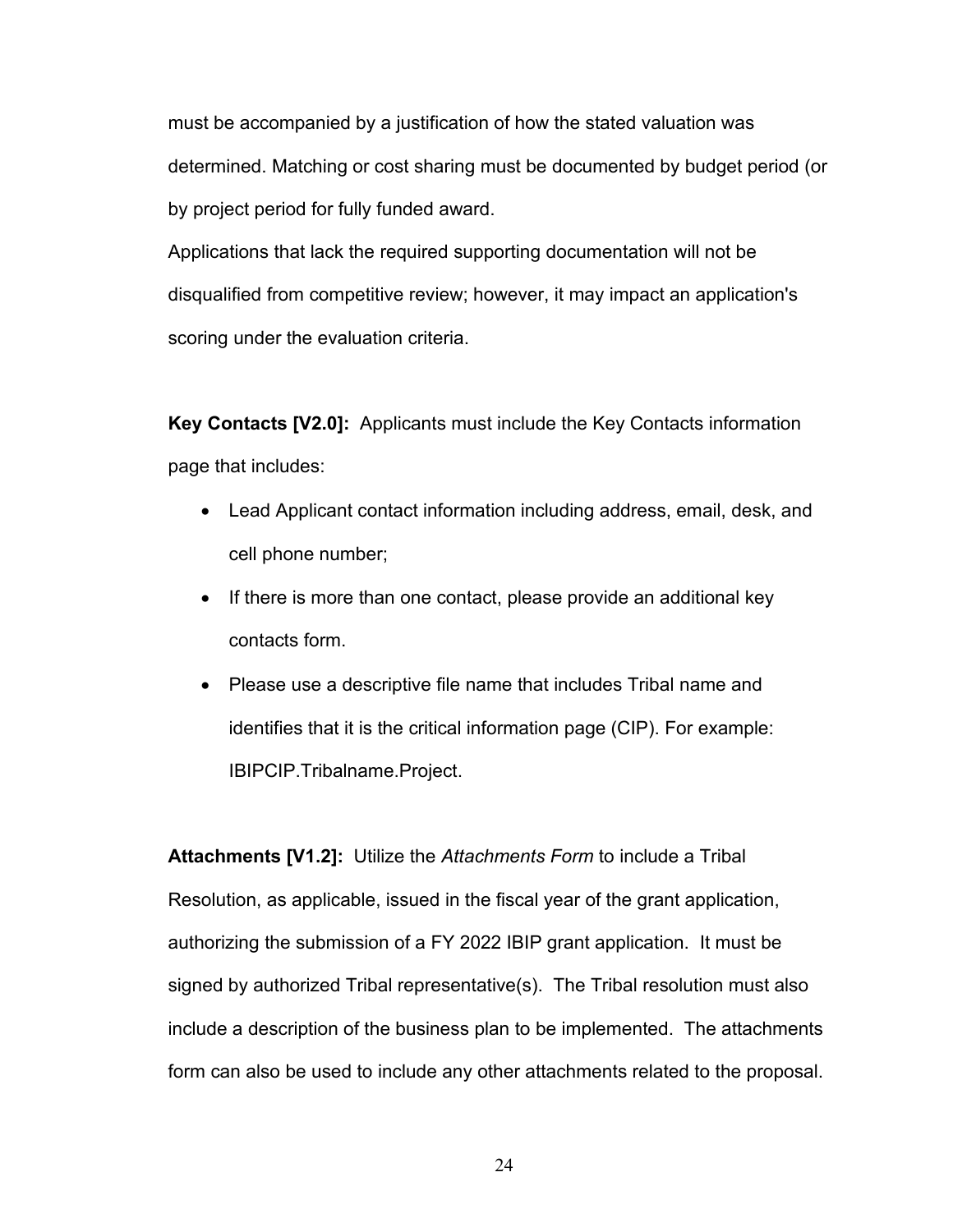#### **Special Notes:**

- Please make sure that System for Award Management (SAM) number used to apply is active, not expired, with a current Unique Entity Identifier (EUI) number on the SF-424;
- Please make sure an *active* Automated Standard Application for Payment (ASAP) number is provided. Applicants *must* have an ASAP number for the Bureau of Indian Affairs to be eligible;
- Please list the county (ies) where the project is located and congressional district number(s) where the project is located.

**XI. Incomplete Applications.** Applications submitted without one or more of the mandatory components described above will be returned to the applicant with an explanation. The applicant will then be allowed to correct any deficiencies and resubmit the proposal for consideration on or before the deadline. This option will not be available to an applicant once the deadline has passed.

**XII. Review and Selection Process.** Upon receiving a IBIP application, OIED will determine whether the application is complete and that the proposed project does not duplicate or overlap previous or currently funded Federal or OIED projects. Any proposal that is received after the date and time in the **DATES** section of this notice will not be reviewed. If an application is not complete and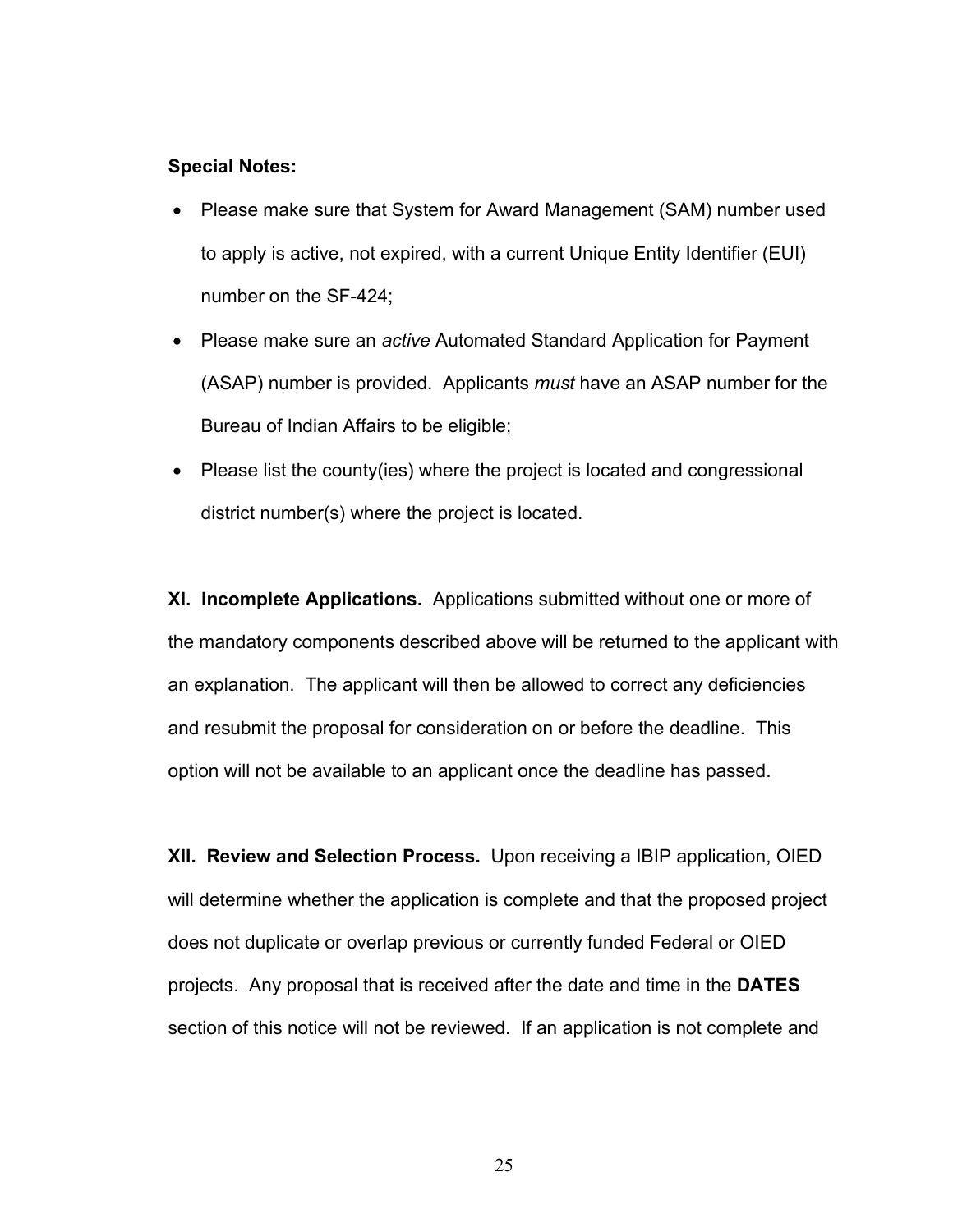the submission deadline has not passed, the applicant will be notified and given an opportunity to resubmit its application.

The OIED Review Committee, comprised of OIED staff, staff from other Federal agencies, and subject matter experts, will evaluate the proposals against the ranking criteria per Section XIII. Evaluation Criteria, of this notice. Proposals will be evaluated with a maximum achievable total of 100 points.

Final award selections will be approved by the Assistant Secretary--Indian Affairs and the Associate Deputy Secretary, U.S. Department of the Interior. Applicants not selected for award will be notified in writing.

**XIII. Evaluation Criteria.** Proposals will be formally evaluated by an OIED review committee using criteria listed below. Each criterion provides a percentage of the total maximum rating of 100 points. Key criteria that will be considered in the review process include:

- The ability of the eligible Applicant(s) to:
	- o Operate a business incubator that effectively imparts entrepreneurship and business skills to Native businesses and Native entrepreneurs, as demonstrated by the experience and qualifications of the eligible applicant;
	- o Commence providing services within three months; and
	- o Provide quality incubation services to a significant number of Native businesses and Native entrepreneurs or provide such services at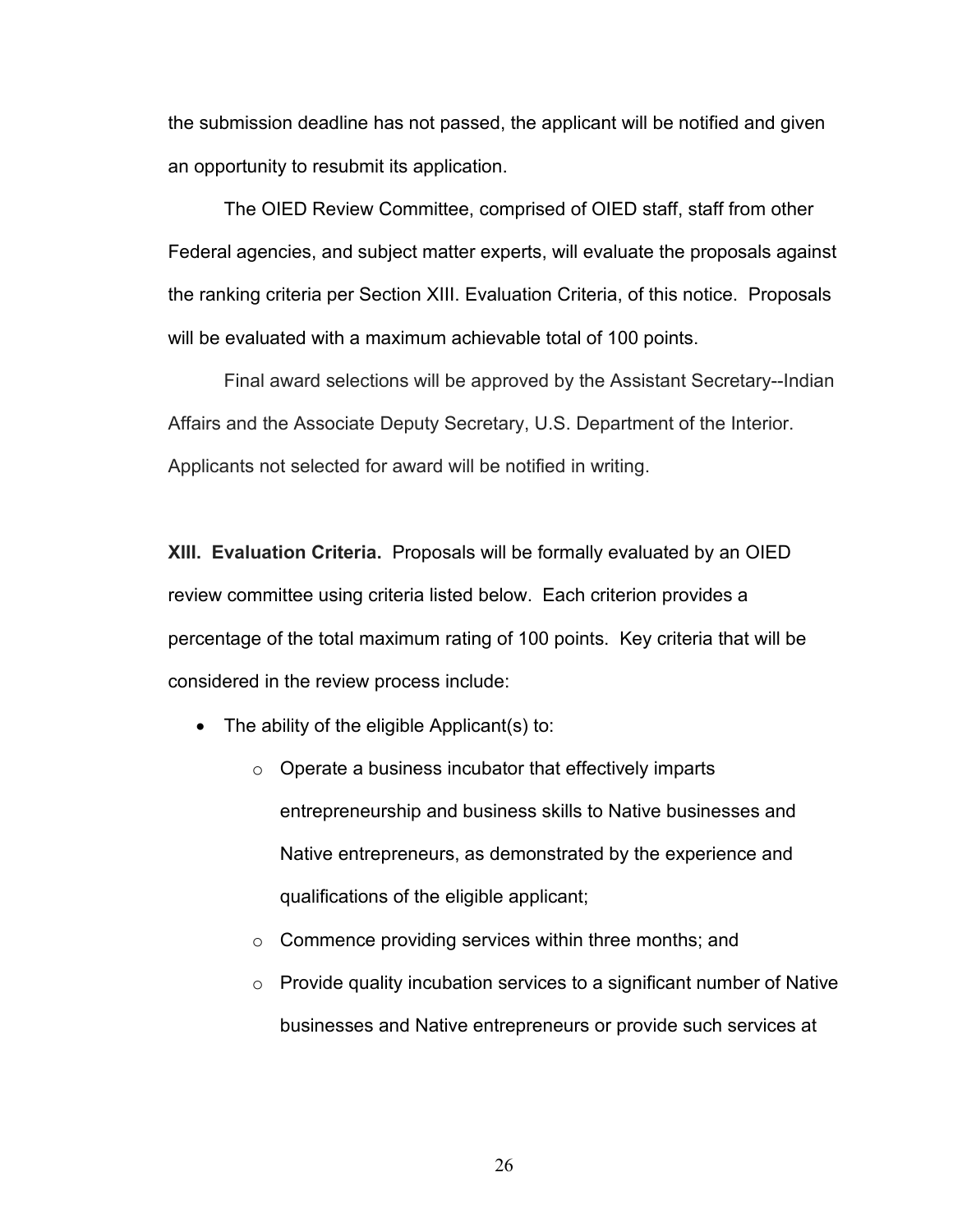geographically remote locations where quality business guidance and counseling is difficult to obtain;

- The experience of the eligible applicant in providing services in Native American communities, including in the one or more reservation communities described in the application;
- The extent to which a grant award will enable an entity that is already providing business incubation services to appreciably enhance those services; and
- The proposed location of the business incubator.
	- o OIED will evaluated the location of the business incubator to:
		- Consider the program goal of achieving broad geographic distribution of business incubators; and
		- Give priority to eligible applicants that will provide business incubation services on or near the reservation of the one or more communities that were described in the application, except that OIED may give priority to an eligible applicant that is not located on or near the reservation of the one or more communities that were described in the application if OIED determines that:
			- The location of the business incubator will not prevent the eligible applicant from providing quality business incubation services to Native businesses and Native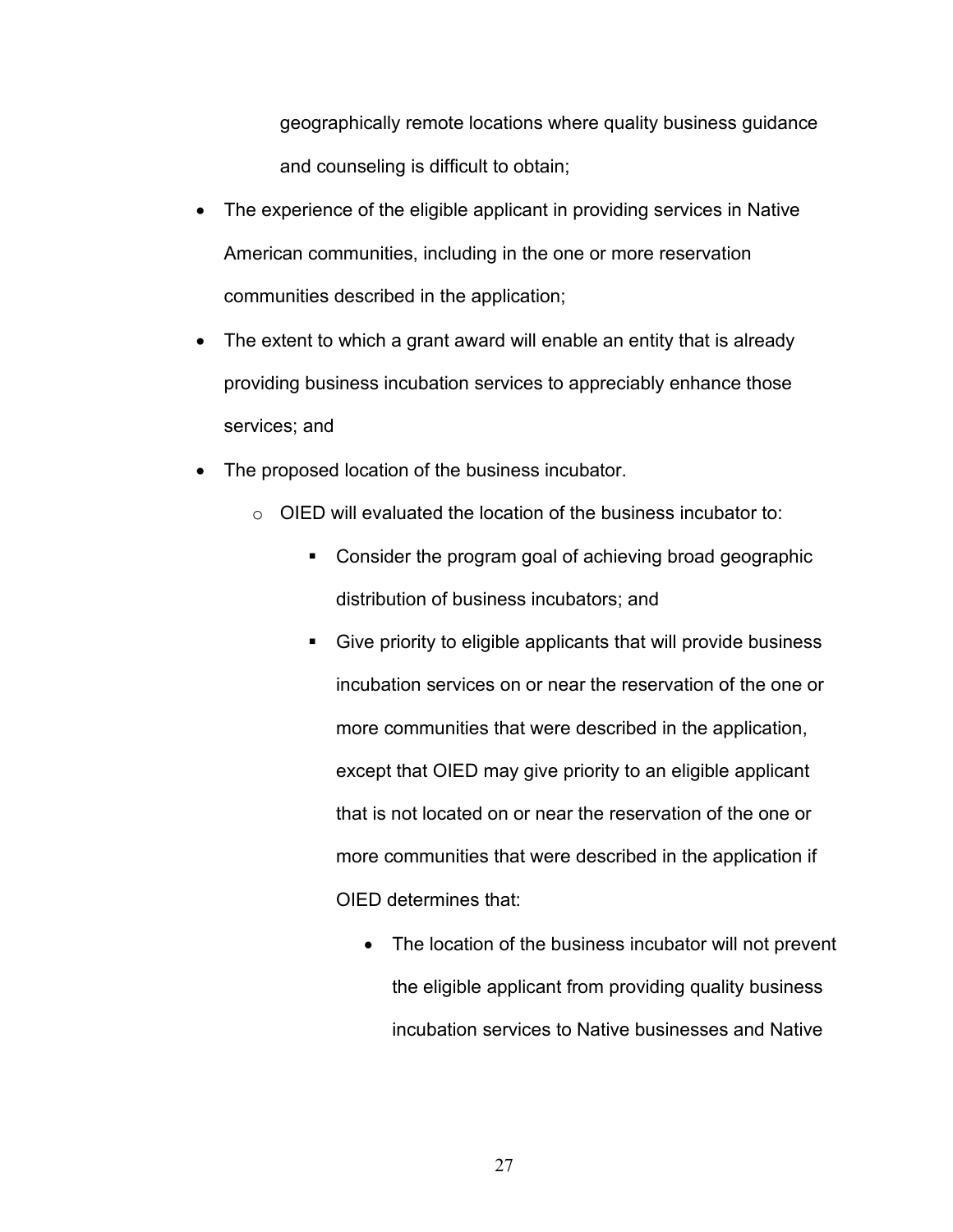entrepreneurs from the one or more reservation communities to be served; and

- Documenting that the business incubator in the identified location will serve the interests of the one or more reservation communities to be served.
- $\circ$  OIED will conduct the site evaluation:
	- Before awarding a grant to an eligible applicant, OIED will conduct an evaluation of the proposed site to verify that the applicant has (or will have) the physical workspace, equipment, and connectivity necessary for Native businesses and Native entrepreneurs to collaborate and conduct business on a local, regional, national, and/or international level.
	- To determine whether the site meets the requirements of paragraph above:
		- $\circ$  If the applicant is in possession of the proposed site, OIED will conduct an on-site or virtual visit or review a video submission before awarding the grant.
		- $\circ$  If the applicant is not yet in possession of the proposed site and has submitted a written site proposal, OIED will review the written site proposal before awarding the grant and will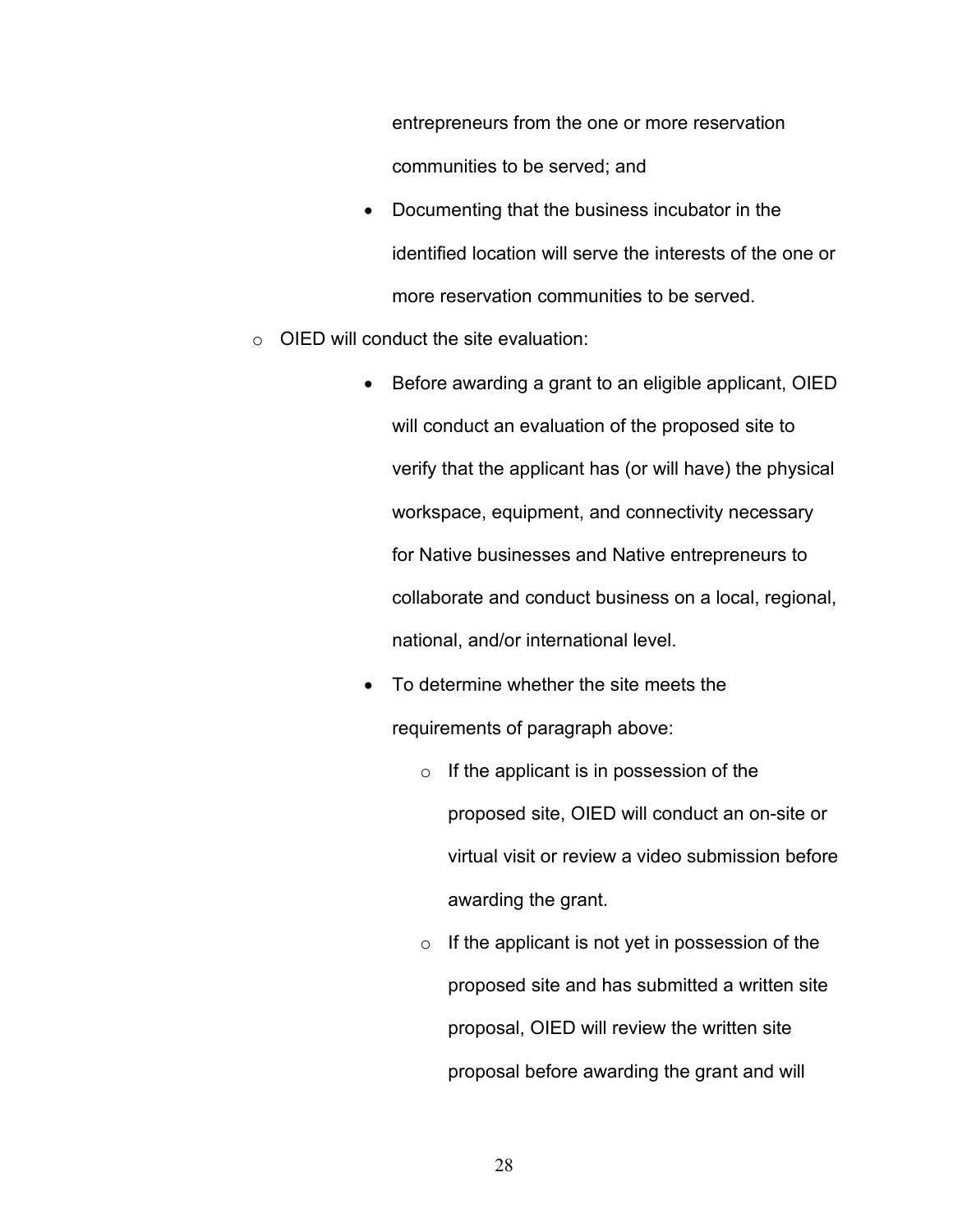conduct an on-site or virtual visit or review a video submission to ensure the site is consistent with the written site proposal no later than one year after awarding the grant. If OIED determines the site is not consistent with the written site proposal, OIED will use that information in determining the ongoing eligibility of the applicant under § 1187.50.

**Business Incubator Operation Description: 25 Points Description of Providing Services within Three Months: 10 points Description of Incubation Services to Entities and Locations: 25 points Description of Reservation Community(ies) Served: 15 points Location of Business Incubator: 10 points Budget Justification (Line Item Budget and Budget Narrative): 15 points**

#### **Business Incubator Operation Description: 25 Points**

Points will be awarded based on the applicant's description of how they will operate a business incubator that will effectively impart entrepreneurship and business skills to Native businesses and Native entrepreneurs, as demonstrated by the experience and qualifications of the eligible applicant. Milestone goals and objectives and outcomes of the project proposal should outline the success parameters and deliverables of the incubator through the term of the grant, see Section X. Mandatory Components, of this notice.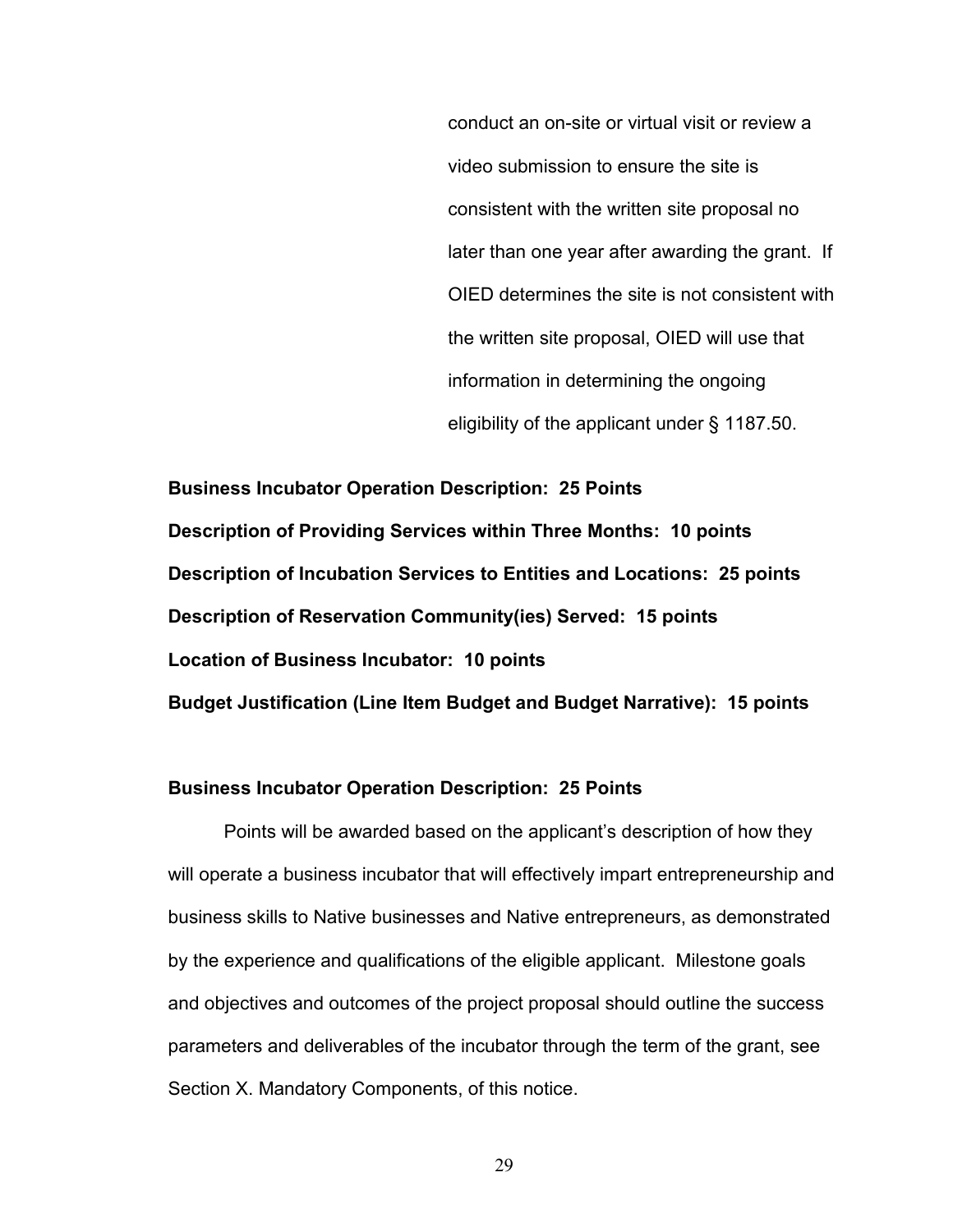#### **Description of Providing Services within Three Months: 10 points**

The Applicant proposal must demonstrate the ability for the incubator to begin providing services within three months from the date of award.

### **Description of Incubation Services to Entities and Locations: 25 points**

Points will be awarded based on the Applicant's ability to provide quality incubation services to a significant number of Native businesses and Native entrepreneurs or provide such services at geographically remote locations where quality business guidance and counseling are difficult to obtain. "Significant" will be considered the relative quality incubation services provided to the number of Native businesses and Native entrepreneurs in the proposal to the overall amount of funding requested. Identified goal(s) of the anticipated number of Native businesses starting, and the anticipated number of Native businesses help maintaining.

The Applicant will have broad discretion in determining what structure their competitive process will be in selecting participants into their incubator program. They will also determine appropriate curriculum, training and program completion requirements that determine participant "graduation."

#### **Description of Reservation Community(ies) Served: 15 points**

The Applicant's proposal must demonstrate experience in providing services in Native American communities. Applicants have flexibility in who they identify to serve, which must identify one or more reservation communities, regardless if the communities are near their own Tribe's homelands. Applicant must demonstrate they are serving a diverse population and include justifications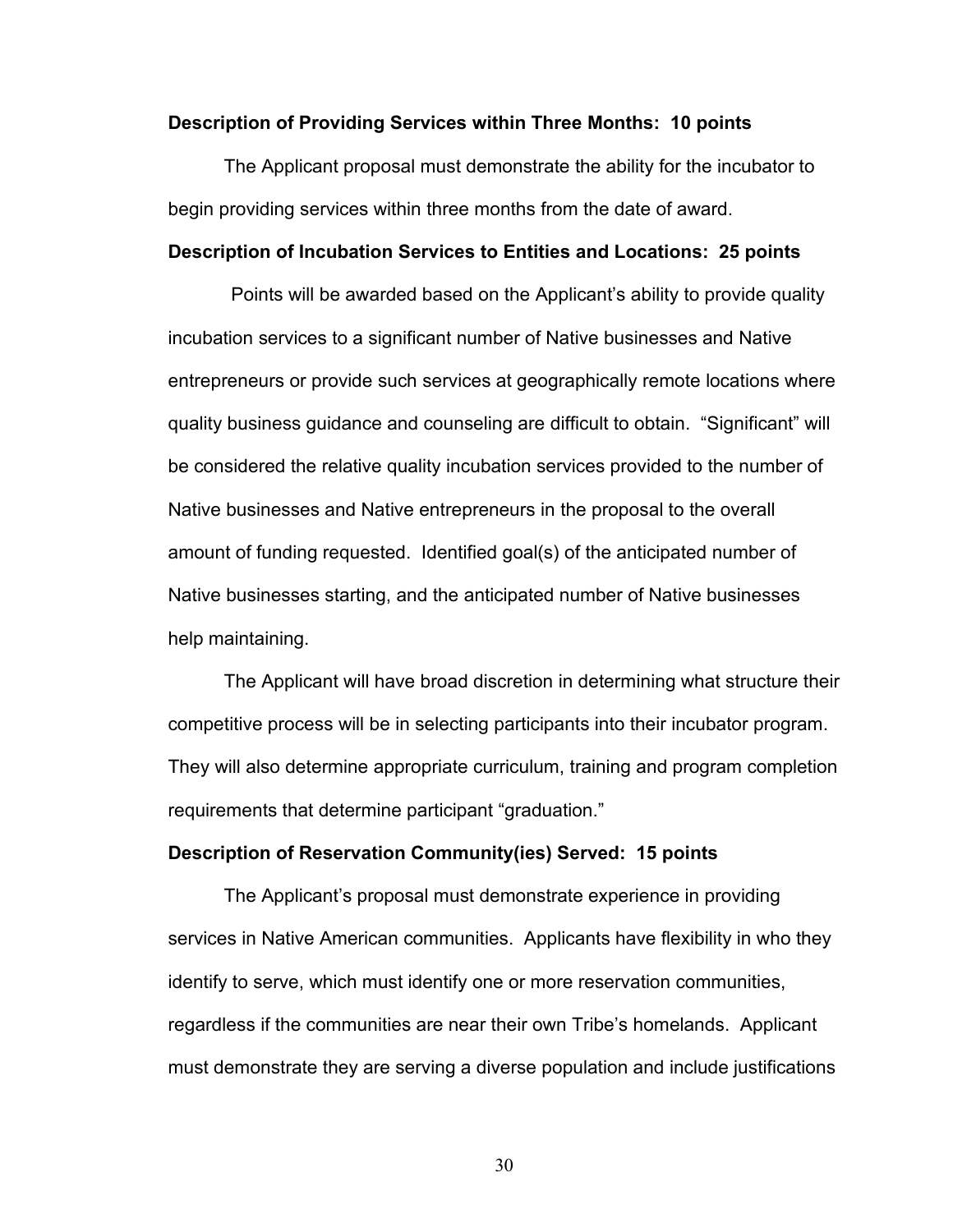around socioeconomic factors and considerations related to size and location, often to geographically remote locations where quality business guidance and counseling is difficult to obtain. Applicants may see Regional and diverse market representation across Indian Country.

#### **Location of Business Incubator: 10 points**

Applicant must have a location secured that provides physical space to its participating businesses. Whereas the applicant does not have to be in possession of the proposed site at the time of application, it must be secured as soon as services are provided.

#### **Budget Justification (Line Item Budget and Budget Narrative): 15 points**

Points will be awarded based on the reasonableness of the proposed IBIP project in view of the types and range of activities to be conducted and the expected outcomes and benefits. The application includes a strong plan for oversight of federally awarded funds and activities. In particular, the application describes the rules and procedures in place to ensure the prudent use, proper disbursement, and accurate accounting of funds. The budget includes expenses for travel and accommodation costs for two IBIP representatives to attend the 1½ day IBIP annual meeting in Washington, DC, or another regional location. For the purpose of estimating travel expenses, the program can use the Washington, DC, area as the location for the regional location. If a virtual IBIP annual meeting is convened, grantees can reallocate their travel funds back to their budget.

**XIV. Transfer of Funds**. OIED's obligation under this solicitation is contingent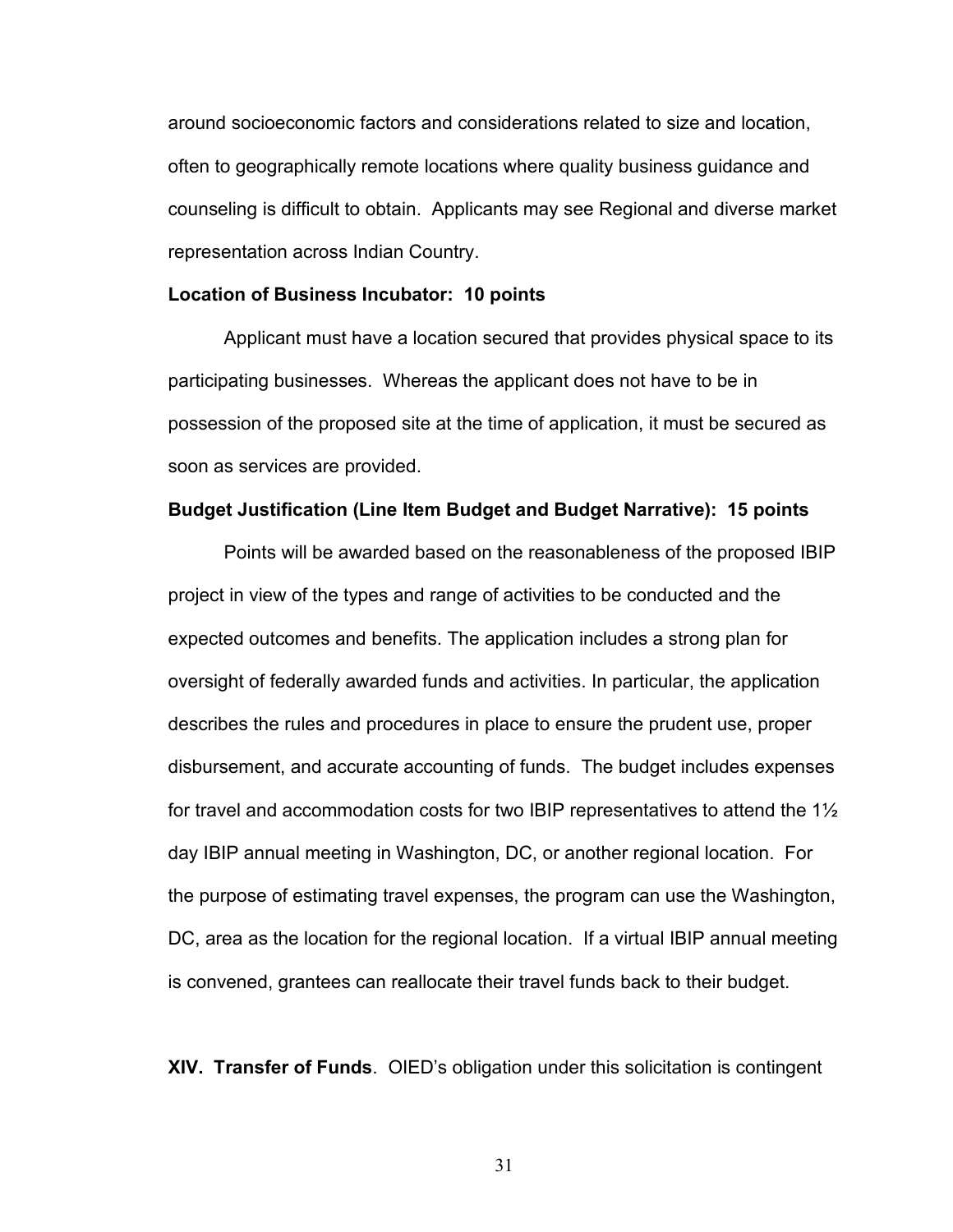on receipt of congressionally appropriated funds. No liability on the part of the U.S. Government for any payment may arise until funds are made available to the awarding officer for this grant and until the recipient receives notice of such availability, to be confirmed in writing by the grant officer.

All payments under this agreement will be made by electronic funds transfer through the ASAP system. All award recipients are required to have a current and accurate UEI number to receive funds. All payments will be deposited to the banking information designated by the Bureau of Indian Affairs in the SAM.

OIED will disburse grant funds awarded to eligible applicants in annual installments except that, OIED may make disbursements more frequently, on request by the applicant, as long as disbursements are not made more frequently than quarterly. IBIP grant awards may not be duplicative of existing Federal funding from another source that overlaps funding for the same activities described in the Applicant's proposal.

**XV. Reporting Requirements for Award Recipients.** The applicant must deliver all products and data required by the signed Grant Agreement for the proposed IBIP grant to OIED within 30 days of the end of each reporting period and 120 days after completion of the project. The reporting periods will be established in the terms and conditions of the final award. IBIP will require yearly cumulative financial reporting per a SF-425. IBIP will require annual Performance reporting, which will be used to conduct annual grantee evaluations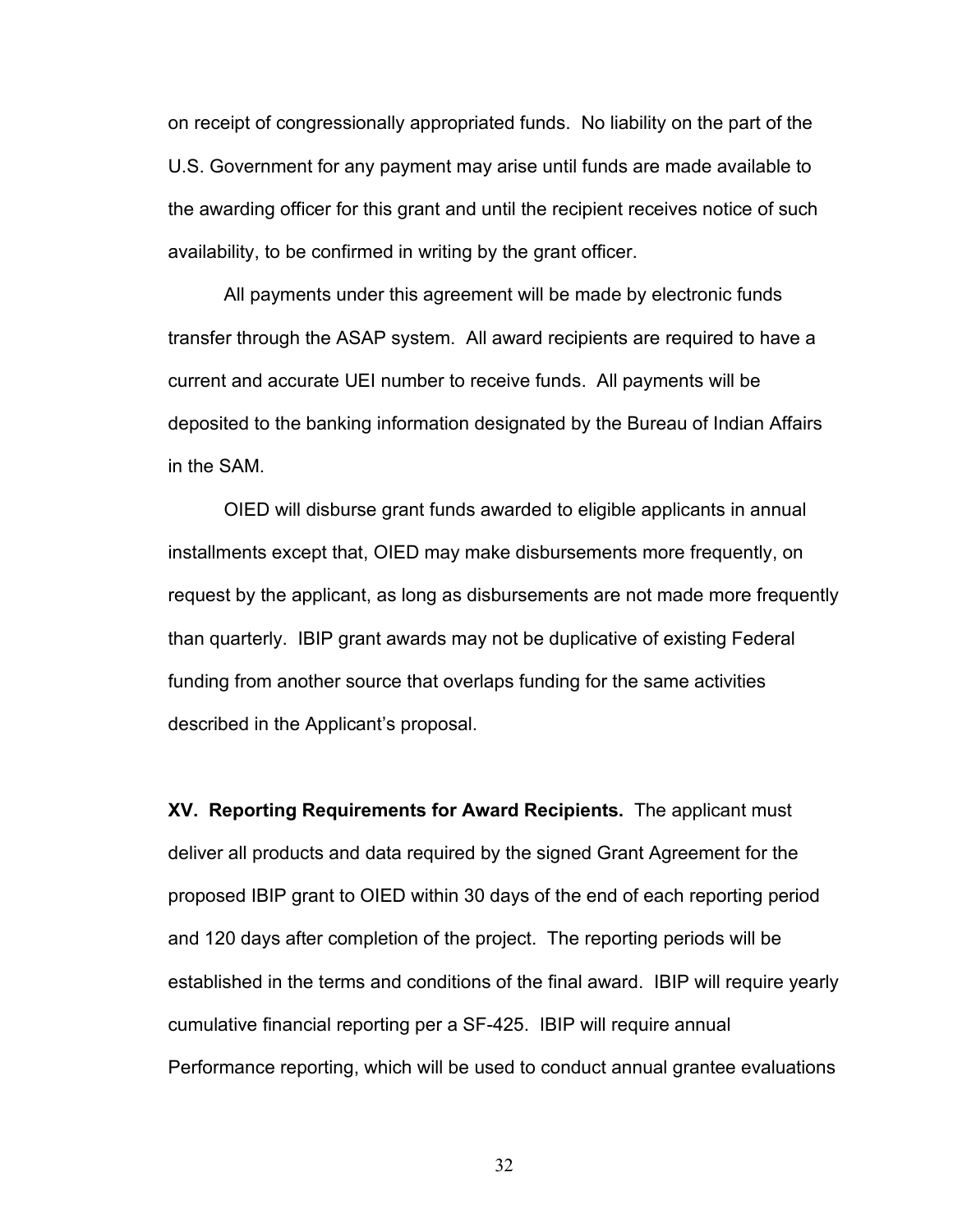towards renewal determinations, as well as final reports due at the end of the 3 year term.

The Performance Report will include:

- Not later than one year after the date OIED awards the grant, and then annually for the duration of the grant, the awardee must submit to OIED a report describing the services the awardee provided under the IBIP during the preceding year, including:
	- o A detailed breakdown of the Native businesses and Native entrepreneurs receiving services from the business incubator, including, for the year covered by the report:
		- **The number of Native businesses and Native entrepreneurs** participating in or receiving services from the business incubator and the types of services provided to those Native businesses and Native entrepreneurs;
		- **The number of Native businesses and Native entrepreneurs** established and jobs created or maintained; and
		- **The number of Native businesses and Native entrepreneurs** maintained; and
		- **The performance of Native businesses and Native** entrepreneurs while participating in the business incubator and after graduation or departure from the business incubator; and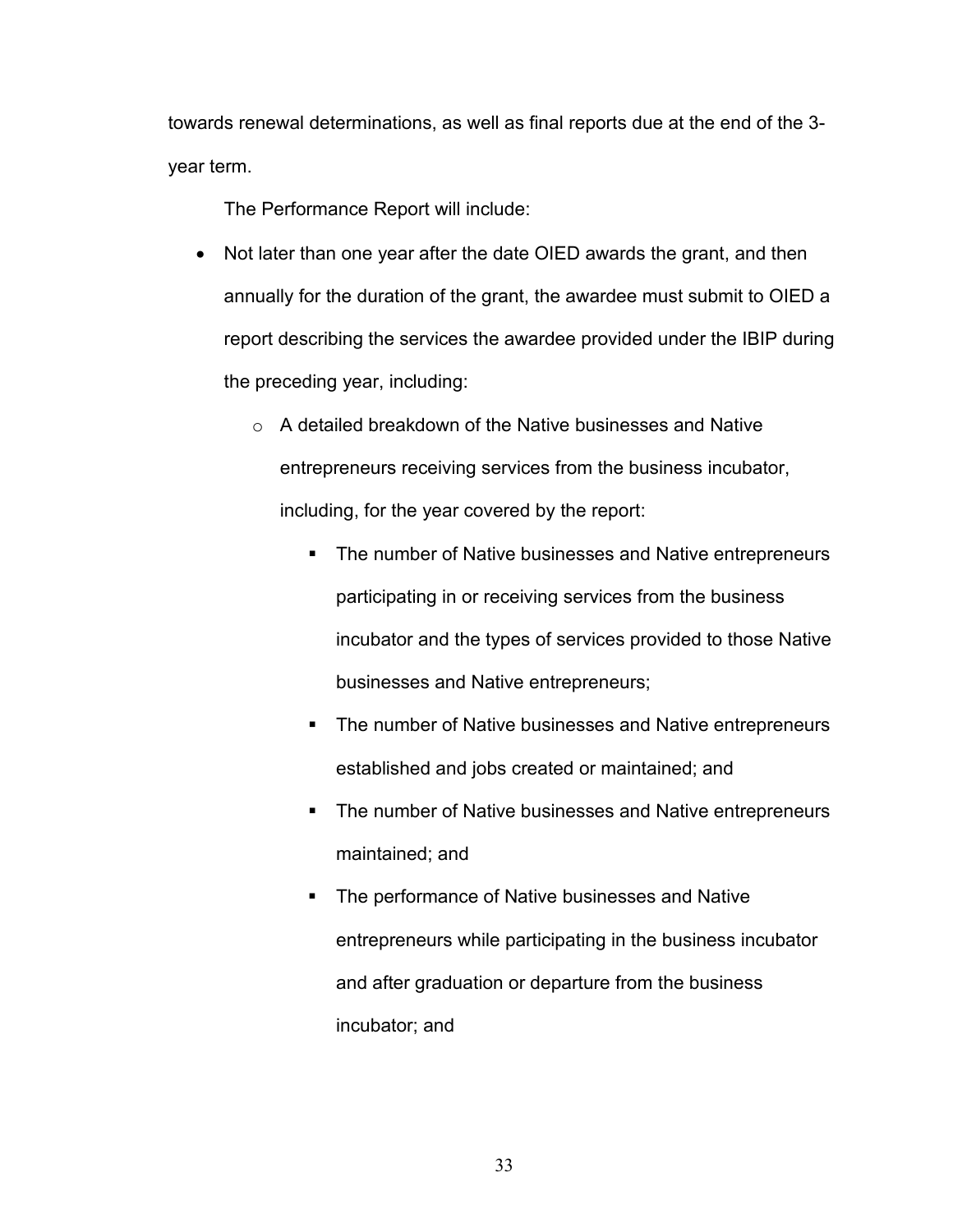- o Any other information the Secretary may require to evaluate the performance of a business incubator to ensure appropriate implementation of the IBIP.
- To the maximum extent practicable, OIED will not require an awardee to report the information listed above that the awardee provides to OIED under another program.
- OIED will coordinate with the heads of other Federal agencies to ensure that, to the maximum extent practicable, the report content and form above are consistent with other reporting requirements for Federal programs that provide business and entrepreneurial assistance.

Annual Evaluations will measure successful outcomes of the grant based on the identified milestones and outcomes from the incubator project application, as well as identified deliverables. OIED will measure performance of an awardee's business incubator as it compares to the performance of other business incubators receiving grants under IBIP. The reporting function will not require detailed capital investments and revenue growth information, instead it will focus on the total number of Native businesses and entrepreneurs the incubator assists and their performance while participating and after graduation or departure from the incubator.

OIED oversight reporting is tracking grant funding only, not incubator activities. Proper justification and use of grant funds in the application and through the term of the grant are required. Release of business and entrepreneur financial disclosures, that may deter participation in the program,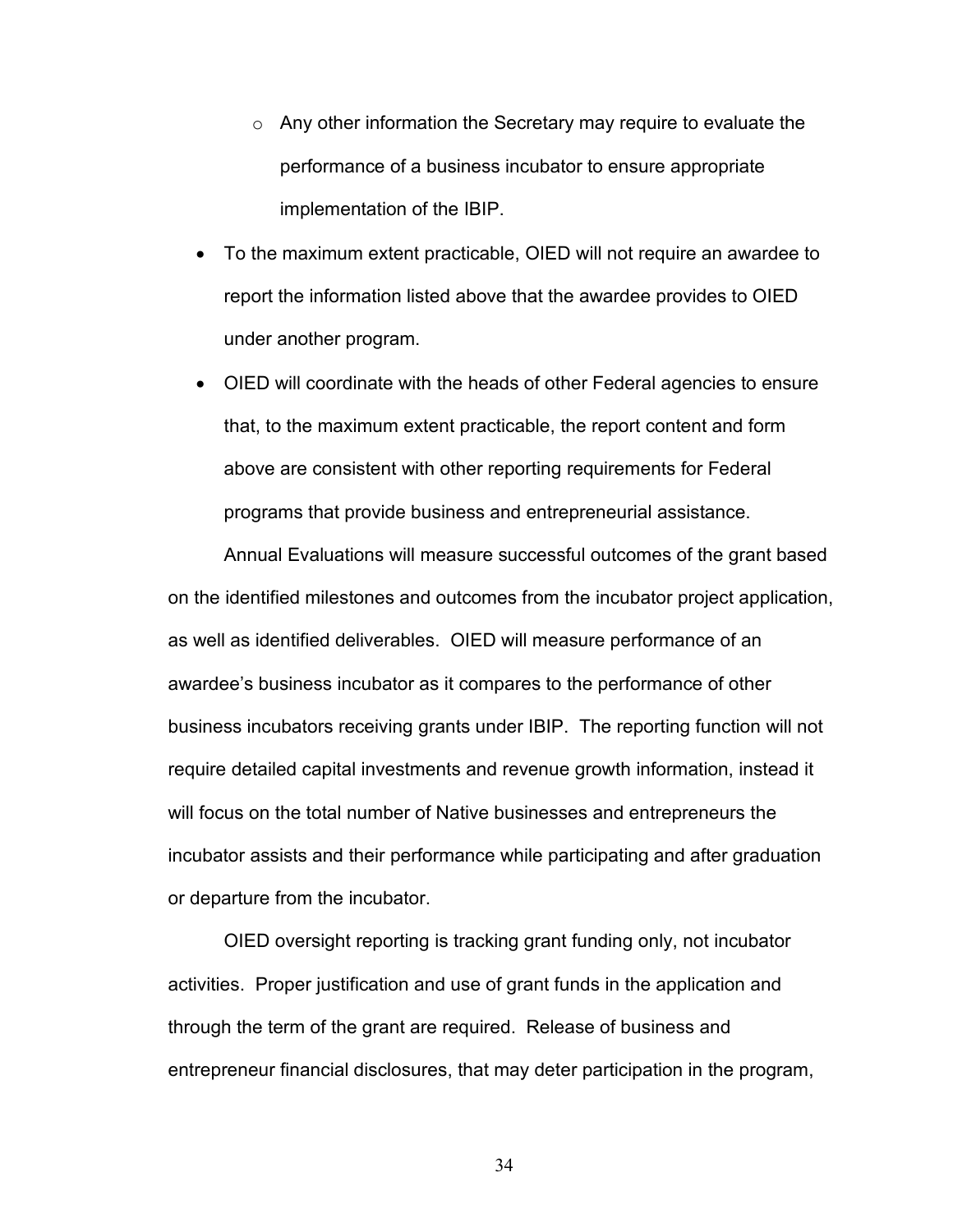will not be required. Equity created from the program should be reinvested back into the program by mentoring and sharing best practices with other businesses.

OIED requires that deliverable products be provided in digital format and submitted in the GrantSolutions system. Reports can be provided in either Microsoft Word or Adobe Acrobat PDF format. Spreadsheet data can be provided in Microsoft Excel, Microsoft Access, or Adobe PDF formats. All vector figures should be converted to PDF format. Raster images can be provided in PDF, JPEG, TIFF, or any of the Windows metafile formats. The contract between the grantee and the consultant conducting the IBIP grant must include deliverable products and require that the products be prepared in the format described above.

The contract should include budget amounts for all printed and digital copies to be delivered in accordance with the grant agreement. In addition, the contract must specify that all products generated by a consultant belong to the grantee and cannot be released to the public without the grantee's written approval. Products include, but are not limited to, all reports and technical data obtained, maps, status reports, and the final report.

In addition, this funding opportunity and financial assistance award must adhere to the following provisions in Section XVI Conflicts of Interest through Section XIX Authority.

## **XVI. Conflicts of Interest**

#### **Applicability**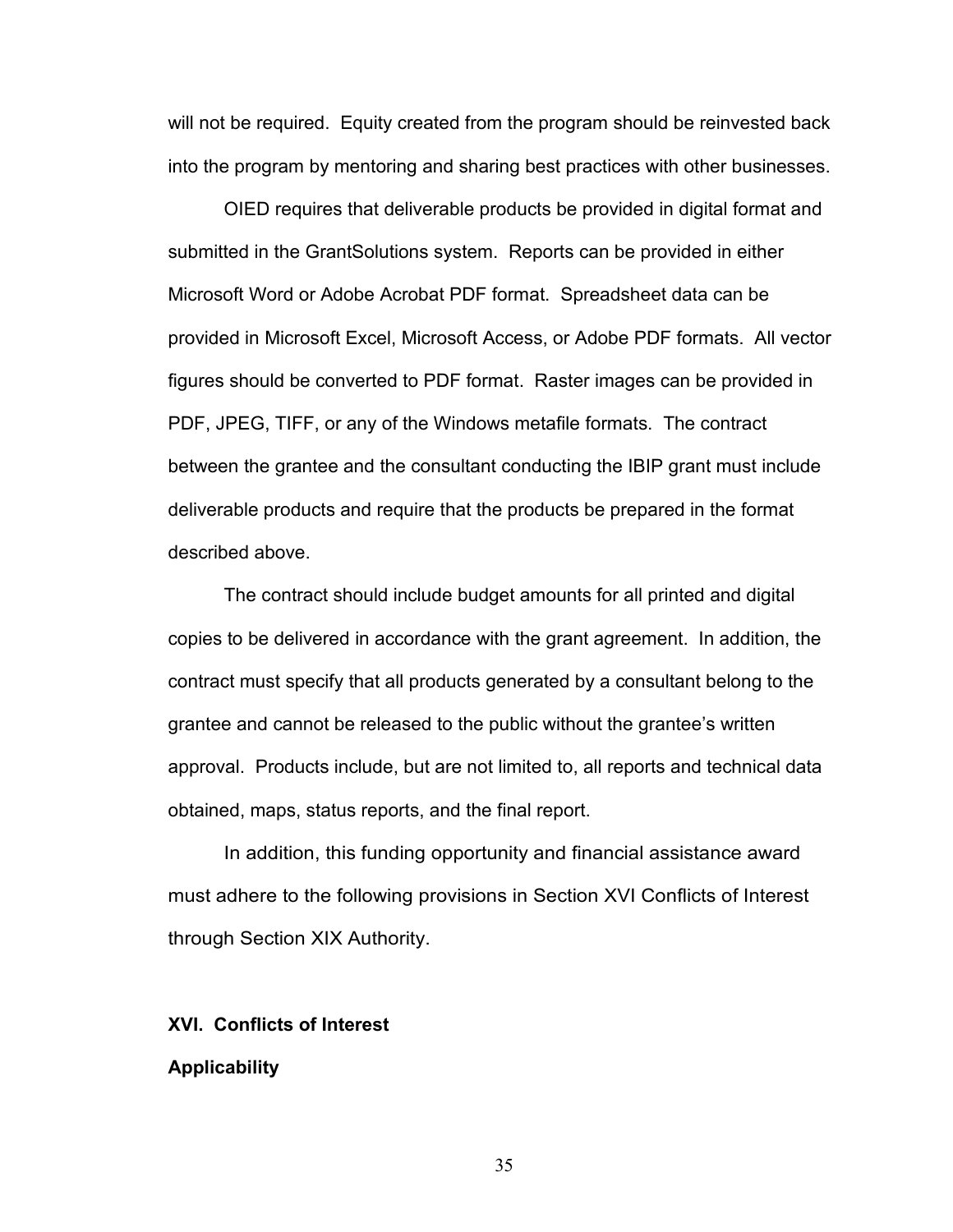- This section intends to ensure that non-Federal entities and their employees take appropriate steps to avoid conflicts of interest in their responsibilities under or with respect to Federal financial assistance agreements.
- In the procurement of supplies, equipment, construction, and services by recipients and by sub-recipients, the conflict of interest provisions in 2 CFR 200.318 apply.

#### **Requirements**

- Non-Federal entities must avoid prohibited conflicts of interest, including any significant financial interests that could cause a reasonable person to question the recipient's ability to provide impartial, technically sound, and objective performance under or with respect to a Federal financial assistance agreement.
- In addition to any other prohibitions that may apply with respect to conflicts of interest, no key official of an actual or proposed recipient or subrecipient, who is substantially involved in the proposal or project, may have been a former Federal employee who, within the last one (1) year, participated personally and substantially in the evaluation, award, or administration of an award with respect to that recipient or sub-recipient or in development of the requirement leading to the funding announcement.
- No actual or prospective recipient or sub-recipient may solicit, obtain, or use non-public information regarding the evaluation, award, administration of an award to that recipient or sub-recipient or the development of a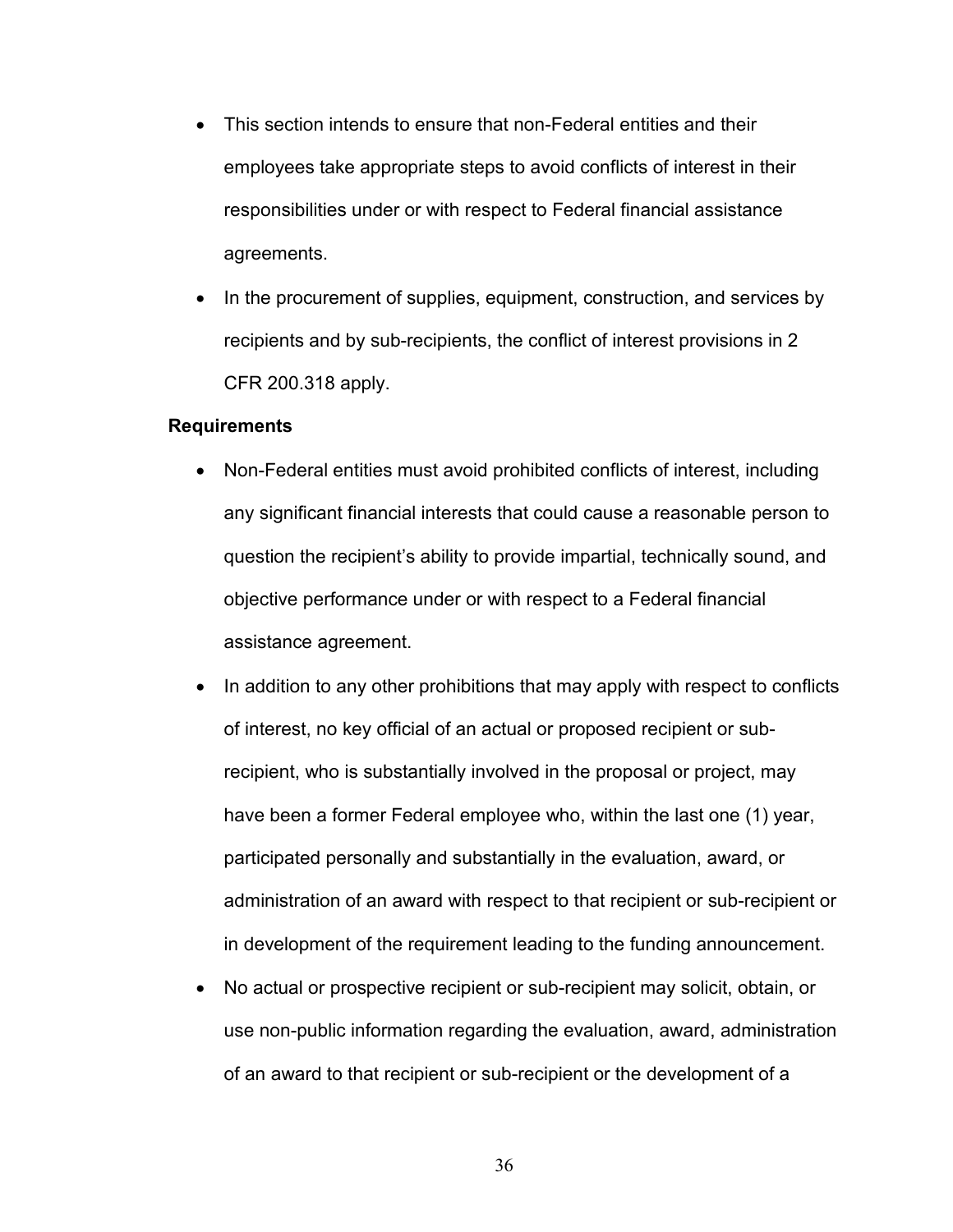Federal financial assistance opportunity that may be of competitive interest to that recipient or sub-recipient.

## **Notification**

- Non-Federal entities, including applicants for financial assistance awards, must disclose in writing any conflict of interest to the DOI awarding agency or pass-through entity in accordance with 2 CFR 200.112, Conflicts of Interest.
- Recipients must establish internal controls that include, at a minimum, procedures to identify, disclose, and mitigate or eliminate identified conflicts of interest. The recipient is responsible for notifying the Financial Assistance Officer in writing of any conflicts of interest that may arise during the life of the award, including those that have been reported by sub-recipients.
- Restrictions on Lobbying. Non-Federal entities are strictly prohibited from using funds under this grant or cooperative agreement for lobbying activities and must provide the required certifications and disclosures pursuant to 43 CFR Part 18 and 31 U.S.C. 1352.
- Review Procedures. The Financial Assistance Officer will examine each conflict of interest disclosure on the basis of its particular facts and the nature of the proposed grant or cooperative agreement, and will determine whether a significant potential conflict exists and, if it does, develop an appropriate means for resolving it.
- Enforcement. Failure to resolve conflicts of interest in a manner that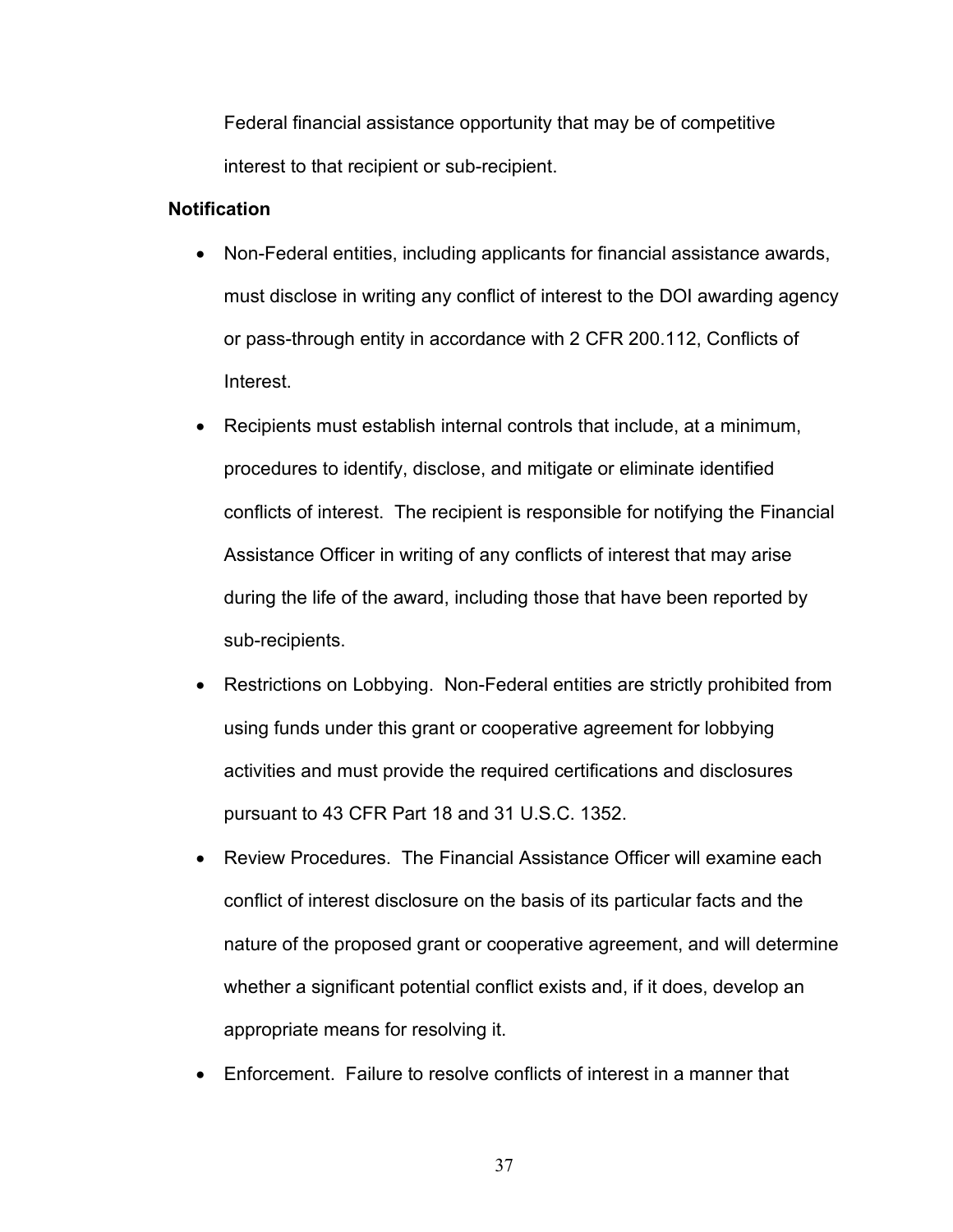satisfies the Government may be cause for termination of the award. Failure to make the required disclosures may result in any of the remedies described in 2 CFR 200.338, Remedies for Noncompliance, including suspension or debarment (see also 2 CFR part 180).

#### **Data Availability**

- Applicability. The Department of the Interior is committed to basing its decisions on the best available science and providing the American people with enough information to thoughtfully and substantively evaluate the data, methodology, and analysis used by the Department to inform its decisions.
- Use of Data. The regulations at 2 CFR 200.315 apply to data produced under a Federal award, including the provision that the Federal Government has the right to obtain, reproduce, publish, or otherwise use the data produced under a Federal award as well as authorize others to receive, reproduce, publish, or otherwise use such data for Federal purposes.
- Availability of Data. The recipient shall make the data produced under this award and any subaward(s) available to the Government for public release, consistent with applicable law, to allow meaningful third-party evaluation and reproduction of the following:
	- $\circ$  The scientific data relied upon;
	- o The analysis relied upon; and
	- $\circ$  The methodology, including models, used to gather and analyze
		- 38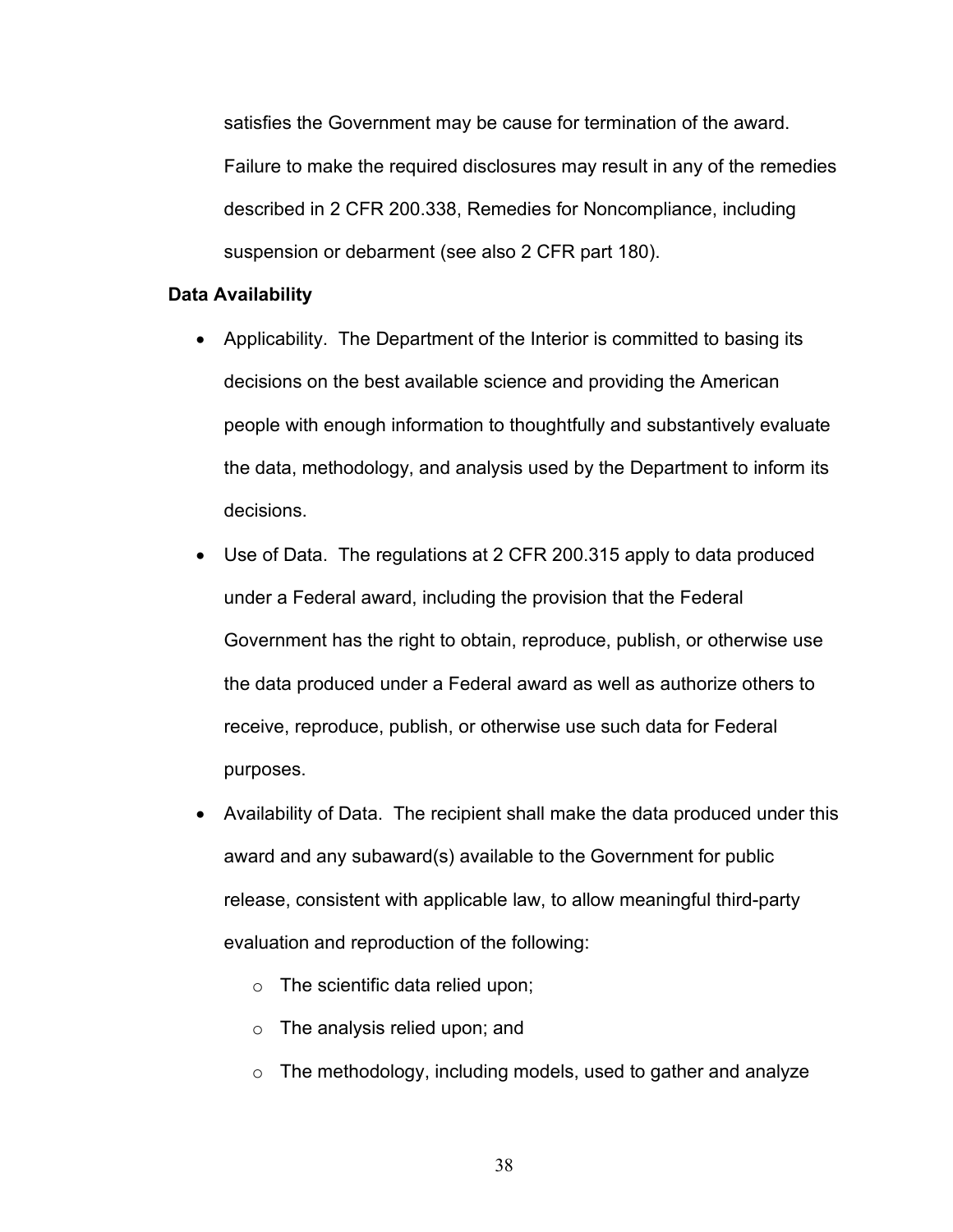data.

**XVII. Questions and Requests for OIED Assistance.** OIED staff may provide technical consultation, upon written request by an applicant. The request must clearly identify the type of assistance sought. Technical consultation does not include funding to prepare a grant proposal, grant writing assistance, or predeterminations as to the likelihood that a proposal will be awarded. The applicant is solely responsible for preparing its grant proposal. Technical consultation may include clarifying application requirements, confirming whether an applicant previously submitted the same or similar proposal, and registration information for SAM or ASAP.

**XVIII. Paperwork Reduction Act:** The information collection requirements contained in this notice have been reviewed and approved by the Office of Management and Budget (OMB) under the Paperwork Reduction Act, 44 U.S.C. 3504(h). The OMB control number is 4040-0004. The authorization expires on December 31, 2022. An agency may not conduct or sponsor, and Applicant is not required to respond to, any information collection that does not display a currently valid OMB Control Number.

**XIX. Authority:** This is a discretionary grant program authorized under the Native American Business Incubators Program Act, Public Law 116-174, codified at 25 U.S.C. 5801. The IBIP, also known as the Native American Business